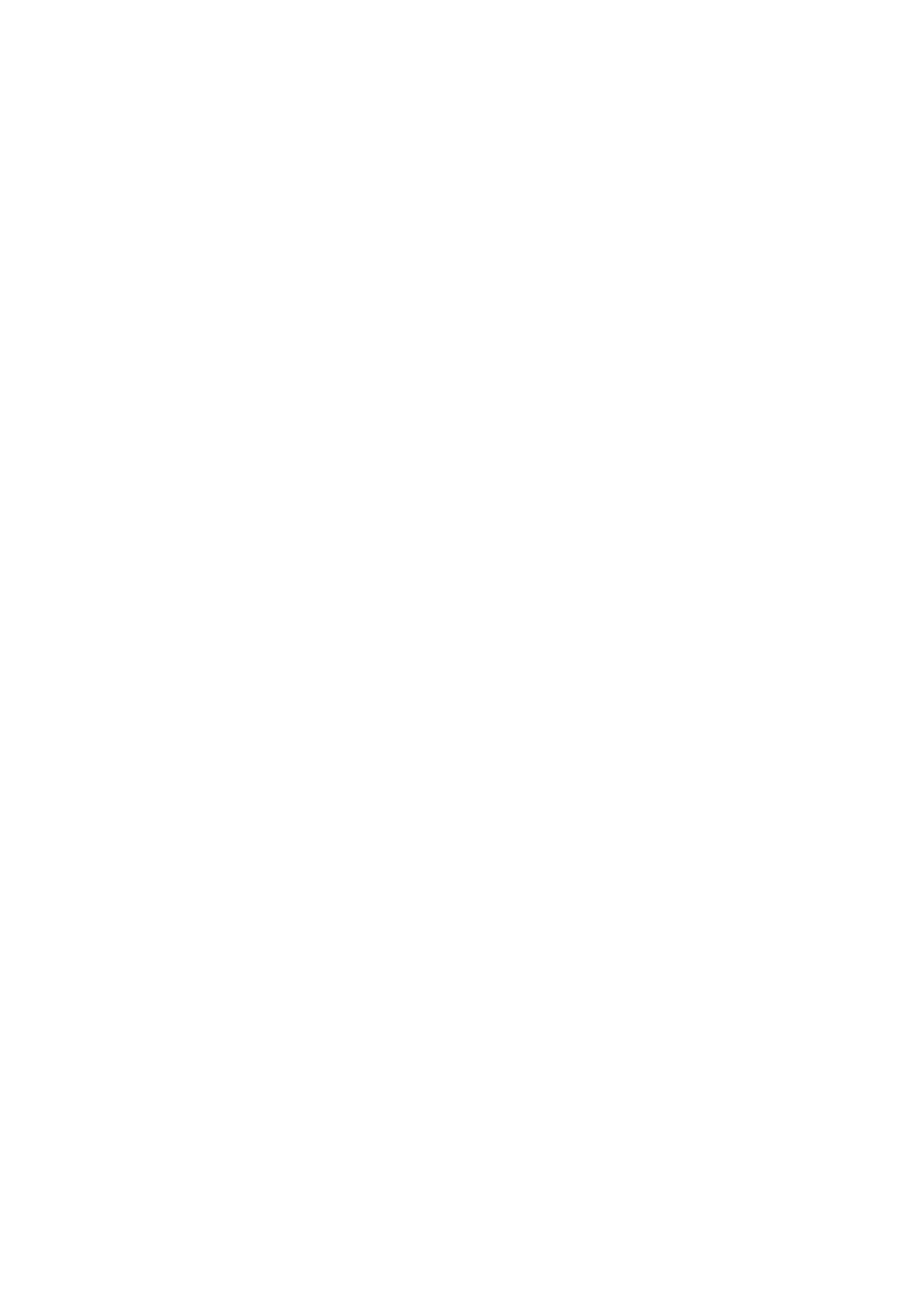INTERCONTINENTAL DIALOGUE ON PHRASEOLOGY University of Bialystok, Poland

# **REPRODUCIBILITY AND VARIATION** OF FIGURATIVE EXPRESSIONS: **THEORETICAL ASPECTS AND APPLICATIONS**

**VOLUME FIVE** 



UNIVERSITY OF BIALYSTOK PUBLISHING HOUSE **BIAŁYSTOK 2020**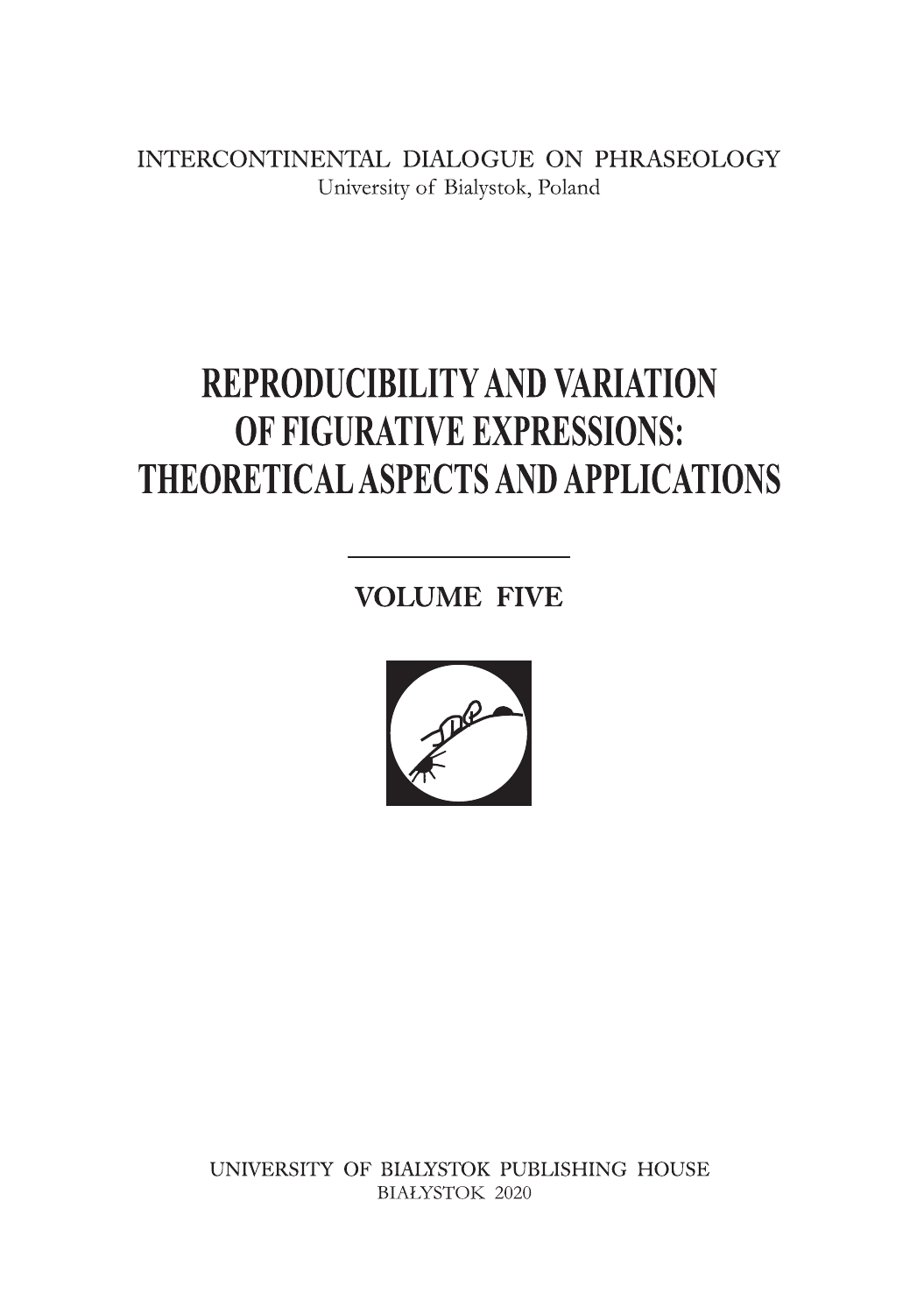IDP Series Editor: Joanna Szerszunowicz

> Editors: Marija Omazić University of Osijek

Jelena Parizoska University of Zagreb

Reviewers: Melita Aleksa Varga Sanja Berberovic´ Sanja Cimer Karaica Nihada Delibegović Džanić Meliha Hrustic´ Goran Schmidt

c Copyright by University of Bialystok, Białystok 2020

Typesetting: Stanisław Żukowski

The volume has been financed by the Philological Department of the University of Bialystok

ISBN 978–83–7431–640–8

University of Bialystok Publishing House 15-328, Białystok, 20B Świerkowa Street phone number: 857457120, e-mail: wydawnictwo@uwb.edu.pl, http://wydawnictwo.uwb.edu.pl

Printed and bound by: volumina.pl Daniel Krzanowski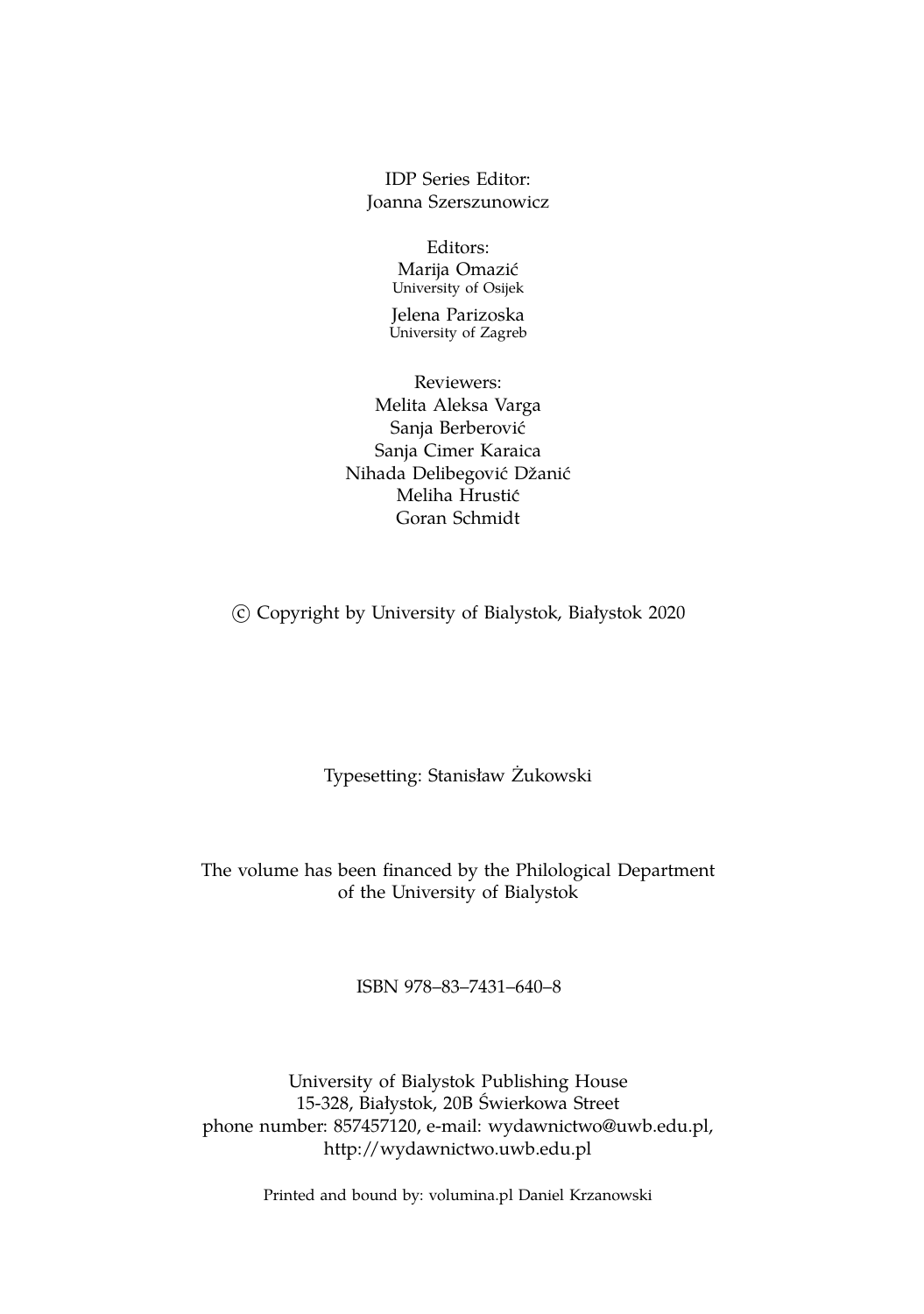# **TABLE OF CONTENTS**

| Marija Omazić, Jelena Parizoska                                                                                                   |     |
|-----------------------------------------------------------------------------------------------------------------------------------|-----|
|                                                                                                                                   | 7   |
| Branka Barčot                                                                                                                     |     |
| Übersetzung von phraseologischen Okkasionalismen, geprägt                                                                         | 13  |
| Anita Naciscione                                                                                                                  |     |
| Reproducibility of patterns of stylistic use of phraseological units:                                                             | 33  |
| Marija Omazić, Romana Čačija                                                                                                      |     |
|                                                                                                                                   | 51  |
| Ana Ostroški Anić, Sanja Kiš Žuvela                                                                                               |     |
| Reproducibility of figurative terms in musical discourse                                                                          | 69  |
| Anita Pavić Pintarić                                                                                                              |     |
| Phraseologische Modifikation als Mittel der Bewertung<br>in deutschen und kroatischen Fußballberichten                            | 87  |
| Marija Perić, Nikolina Miletić                                                                                                    |     |
| Zauberhafte Modifikationen der Phraseme in Romanen<br>von J. K. Rowling und ihre Ubersetzung ins Deutsche                         |     |
|                                                                                                                                   | 103 |
| Irina Zykova                                                                                                                      |     |
| Cognitive factors regulating reproducibility of phraseological<br>units in discourse: from linguistic creativity to experimenting |     |
|                                                                                                                                   | 121 |
|                                                                                                                                   |     |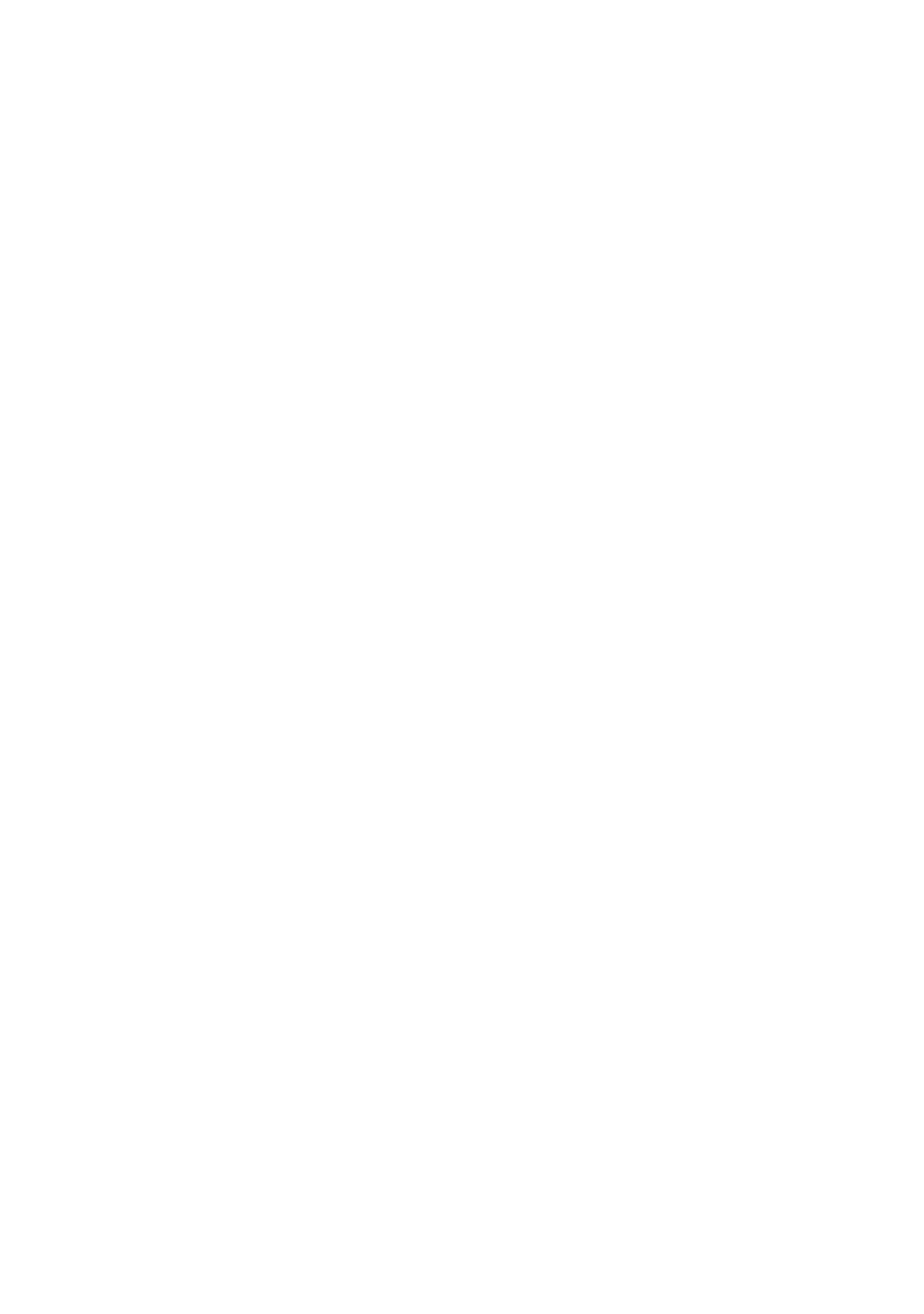**Anita Naciscione Latvian Academy of Culture Latvia https://orcid.org/0000-0002-8331-7964**

# **Reproducibility of patterns of stylistic use of phraseological units: A cognitive diachronic view**

**Abstract.** Reproducibility of patterns of stylistic use of phraseological units is crucial to understanding their functioning in discourse. New inimitable instantial forms of phraseological units are created, exploiting existing phraseological units and language patterns. This paper explores extended metaphor in the cognitive stylistic framework as one of the most common stylistic patterns in discourse. Extended metaphor defines as an entrenched pattern of both thought and language, reflecting extended figurative thought. It is a cognitive inference tool, applicable in new figurative thought instantiations. A metaphor can be extended only by extension of its metaphorical image: by creating a metaphorical sub-image or a string of subimages, which relate metonymically by associations of contiguity. Theoretical points on reproducibility of phraseological units and stylistic patterns in new instantiations will be supported by textual illustrations of use of extended phraseological metaphor in discourse ranging from OE to MoE, viewed from a cognitive diachronic perspective.

**Key words**: *phraseological unit, instantial stylistic use, reproducibility of stylistic pattern, diachronic stability, extended metaphor*

### **1. Introduction: Understanding basic terms in phraseology**

Reproducibility of stylistic patterns in the functioning of phraseological units (PUs) in discourse is a multifaceted area of research that calls for an interdisciplinary approach, thus relating to several fields of study. Apart from the theory of phraseology, this exploration also requires knowledge and comprehension of cognitive linguistics, stylistics and the history of the English language.

Cognitive linguistics plays an overarching role in linguistic investigations as it helps to analyse how humans experience the world, including understanding the language that people use to describe the world and their expe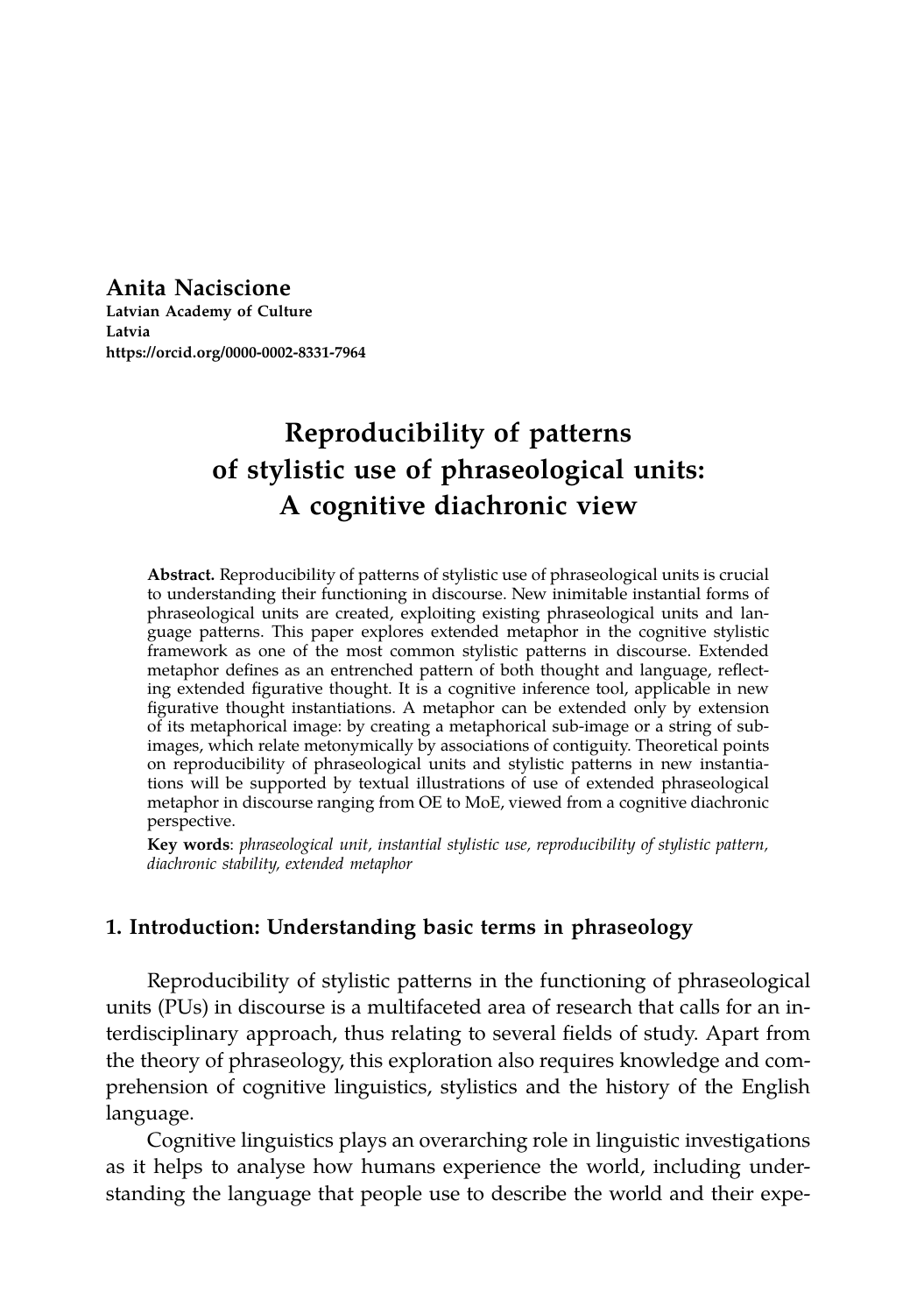riences. Cognitive linguistics provides insights, which are invaluable when exploring novel creative cases of figurative language use in discourse.

Theoretical conclusions of this paper are drawn, applying the tenets of cognitive linguistics about the significance of metaphor in thought and language (Gibbs [1979] 1998, [1994] 1999, 2008; Lakoff and Johnson [1980] 2003; Lakoff and Turner 1989; Kövecses 2005, 2006; Lakoff 2008). Metaphor plays a significant role in thought and language; it is "a fundamental mental capacity by which people understand themselves and the world" (Gibbs [1994] 1999: 207).

Use of metaphor in discourse is determined not merely by context, as has been traditionally believed, but first and foremost by the thought to be conveyed. Thus, stylistic use of PUs in discourse is determined by both the figurative thought and the context. This helps to understand and appreciate the creative character of stylistic use and the infinite variety in figurative meaning construction across time.

It is the basic concepts that are most important but also the most difficult in any area of research. In understanding the phraseological unit, I follow Kunin, who asserts that "a phraseological unit is a stable combination of words with a fully or partially figurative meaning" (1970: 210, 1986). This definition works for the purpose of identifying stylistic use of PUs in discourse as it specifies the two inherent properties of the PU: stability and figurative meaning. I believe that the PU possesses a third distinguishing feature: that of cohesion, which derives from phraseological meaning and the semantic, lexical, stylistic and grammatical organisation of the PU (Naciscione 2010: 61–77). In discourse, the intrinsic cohesive properties of the PU contribute to texture.

The base form of the PU has been established as a standard unit in the system of language due to customary use. It represents all cases of use, including innumerable stylistic manifestations in discourse. Thus, as a decontextualised unit of language, the base form is generic to all cases of use of a particular PU in discourse. Syntactically, the base form is confined to a single sentence. PUs are stored in base form as part of stored language information. It is possible to recall them because they are stable, cohesive, and figurative chunks of information.

In use, PUs often appear in their standard form and meaning. The term "core use" denotes the basic, most common, essential form and meaning in context. It forms the invariable PU, which is available to a language user. Core use never exceeds the boundaries of one sentence, just as the base form.

In discourse, PUs may also emerge in novel creative instantiations<sup>1</sup>. By instantial stylistic use I understand a single instance of a unique stylis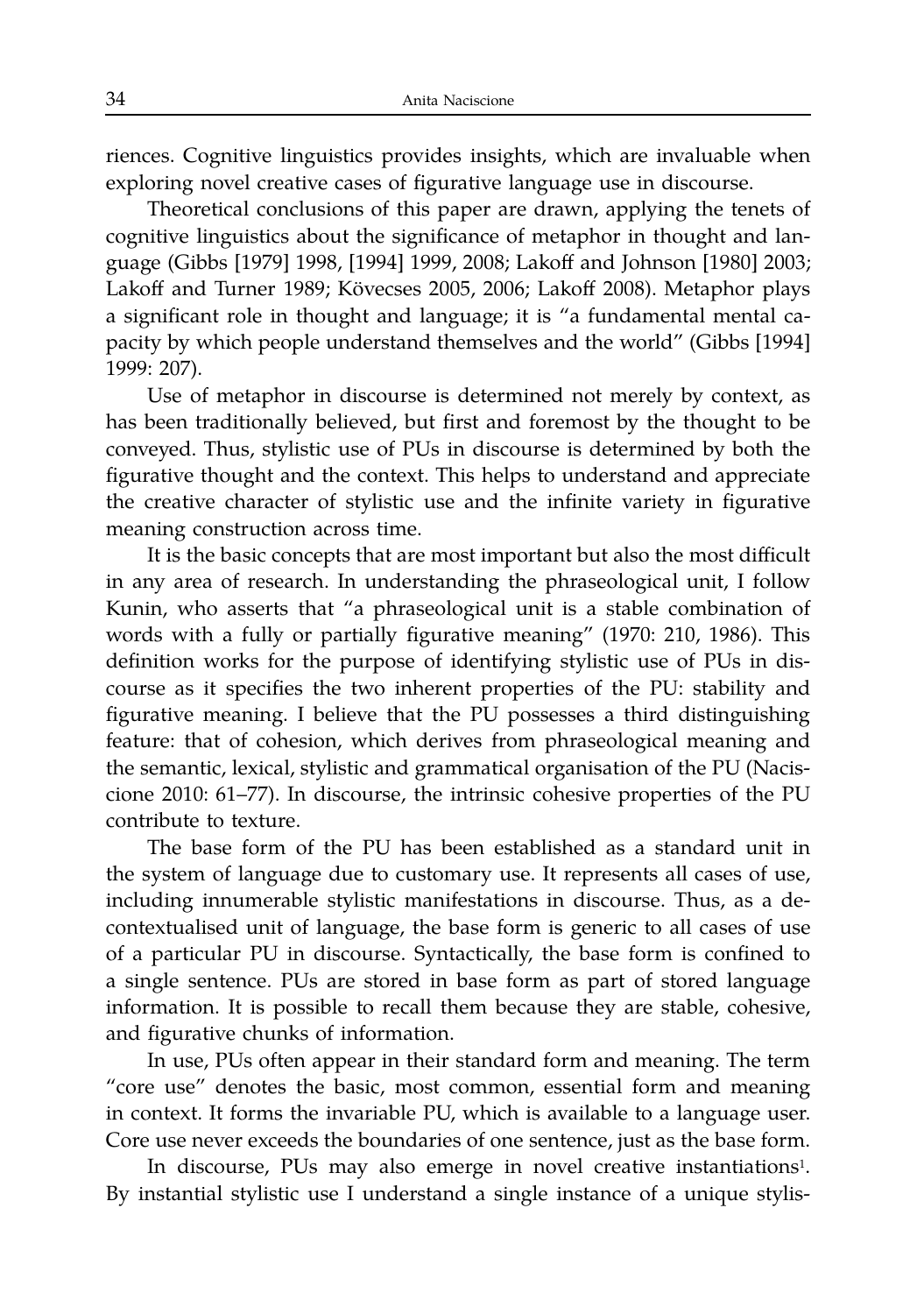tic application of a PU in discourse, which results in significant changes in its form and meaning, determined by the thought and the context (Naciscione 2010: 39–43).

In semantic and stylistic analysis of phraseological meaning in discourse, I have relied on the method of identification of instantial stylistic use of PUs (Naciscione 2001, 2010: 43–55). The identification procedure is applied to a particular stretch of text to establish the identity of the PU and explore its stylistic use in the web of discourse. Discrete steps are set to aid the process of identification, which can be divided into several phases: *recognition* > *verification* > *comprehension* > *interpretation*, enabling the reader to cope with the complexities of discourse, particularly in OE and MiE texts.

I have also used the method of interpretative empirical case studies to cope with early texts. Empirical study allows me, firstly, to draw generalisations about the pattern of extended metaphor in stylistic use of phraseological units across the centuries and, secondly, to establish general principles and trends obtained by inference from specific cases. The empirical material has been drawn from my own archive of instantial stylistic use of figurative language in various types of discourse, following the development of the English language over time.

#### **2. A cognitive diachronic approach to phraseological units**

Diachronic studies yield revealing discoveries about the functioning of PUs – and their stylistic use – in old texts. Interestingly, biblical texts present striking cases of stylistic use, including extension of metaphorical PUs, covering longer stretches of text. <sup>2</sup> The further back we go into history,

(*The New Testament*, Matthew 5: 13)

<sup>&</sup>lt;sup>1</sup> An instantiation is a specific case, or instance, of a stylistic realisation in discourse. It is an infinite resource for the writer's or speaker's creativity (Naciscione 2010: 39–43). For textual illustrations of use of extended phraseological metaphor in discourse from OE to MoE, see Sections 5 and 6 of this paper.

<sup>2</sup> Let me illustrate this point by an instantial stylistic use of the PU **the salt of the earth**, which is a diachronically recurring PU, going back to the Bible:

Ye are the salt of the earth: but if the salt have lost his savour, where with shall it be salted? it is thenceforth good for nothing, but to be cast out, and to be trodden under foot of men.

In this gospel, the PU is not employed in core use as might have been expected in a biblical text, but constitutes a metaphorical extension of the phraseological image, covering the whole of Verse 13. This leads to the thought that extended metaphor must have been in use as an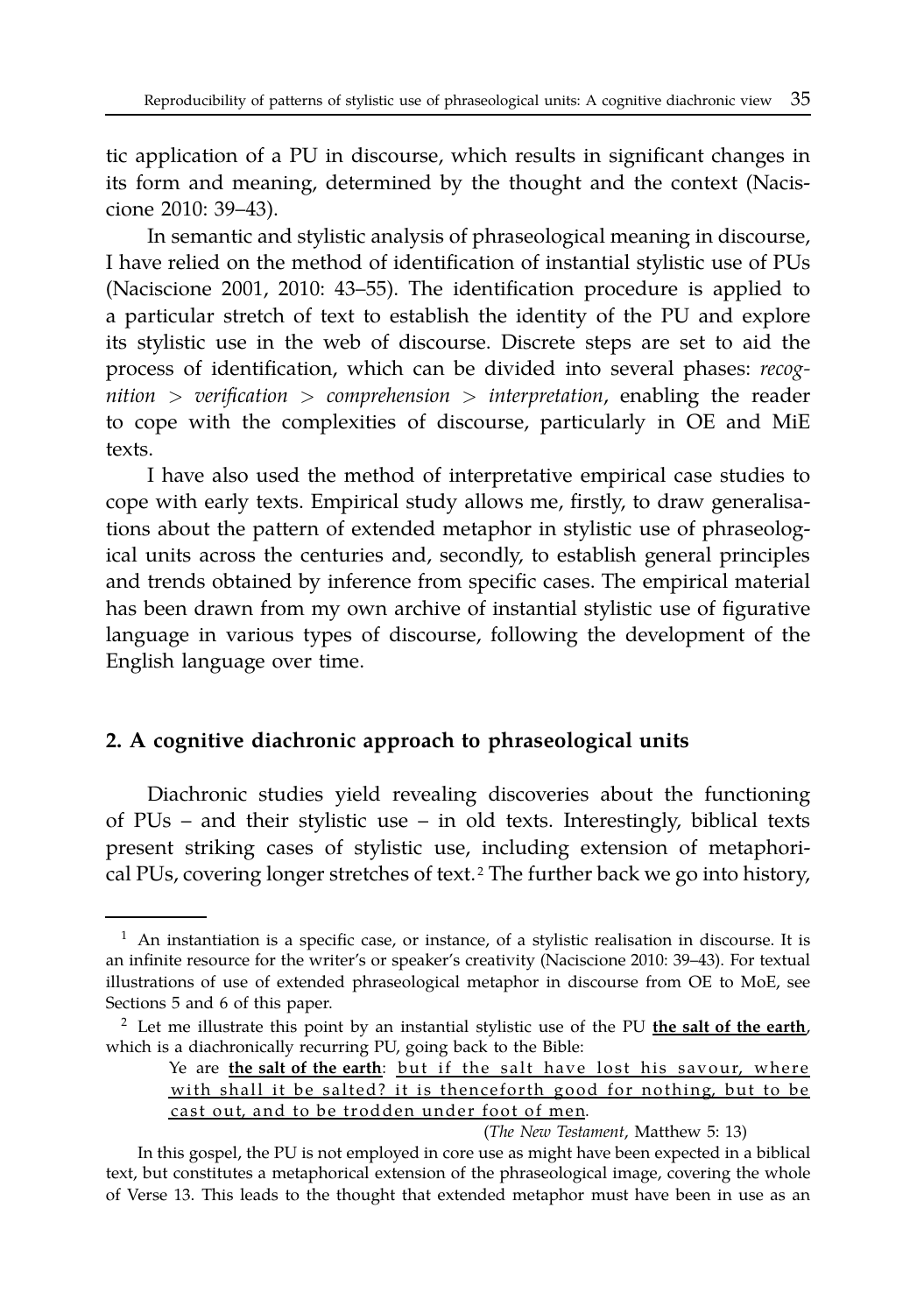the more we discover and extract similarities. Demosthenes (384–322 BC), the prominent Ancient Athenian orator, is known for his speeches that effectively abound in all types of stylistic means, including metaphors and extended metaphors, for example: "**As a vessel is known by its sound** whether it be cracked or not, so men are proved by their speeches whether they be wise or foolish."

Metaphor in general and extended metaphor in particular, are age-old structures of thought. Novel instantial forms are constantly created according to existing language patterns. My aim is to show that these stylistic patterns are not an invention of recent centuries, but a logical development of thought and language.

A diachronic view uncovers the development of English phraseology from its beginnings in the OE period up to MoE, which helps to focus on stylistic use of PUs, both past and present, in an attempt to disclose what is new and what is old in their stylistic performance in context. Unfortunately, too few of the old texts have been preserved to give a wider picture. Moreover, to my knowledge, as yet no research has been done on the diachronic pathways of stylistic patterns.<sup>3</sup> Diachronic aspects of use of PUs are a new area of exploration, opening up new avenues for further research.

Thus, a diachronic approach to stylistic use of PUs offers valuable insights into the development of English phraseology throughout its history, opening up perceptions from a cross-century perspective and revealing the diachronic stability of the pattern of extended metaphor in use.

#### **3. Reproducibility of phraseological units**

Reproducibility of the base form of PUs is a central tenet in the theory of phraseology. It has covered a long way in its development, starting from Bally, the founder of phraseology, who holds that word groups vary in

Ye been *the salt of the erthe and the savour*.

(G. Chaucer, *The Canterbury Tales*, D, 2196)

abstract pattern of a figurative thought at the time when the New Testament was written and most probably well before it.

In English, the earliest records of *the salt of the earth* go back to Old English. Whiting (1968: 501) registers several examples of this PU dated in OE, both in core use and instantial stylistic use.

Middle English texts present numerous cases of its use, including a typical case of extended metaphor from Chaucer's writings:

 $3<sup>3</sup>$  For the historical evolution of conceptual mapping and conceptual metaphors in the history of the English language, see Trim (2011).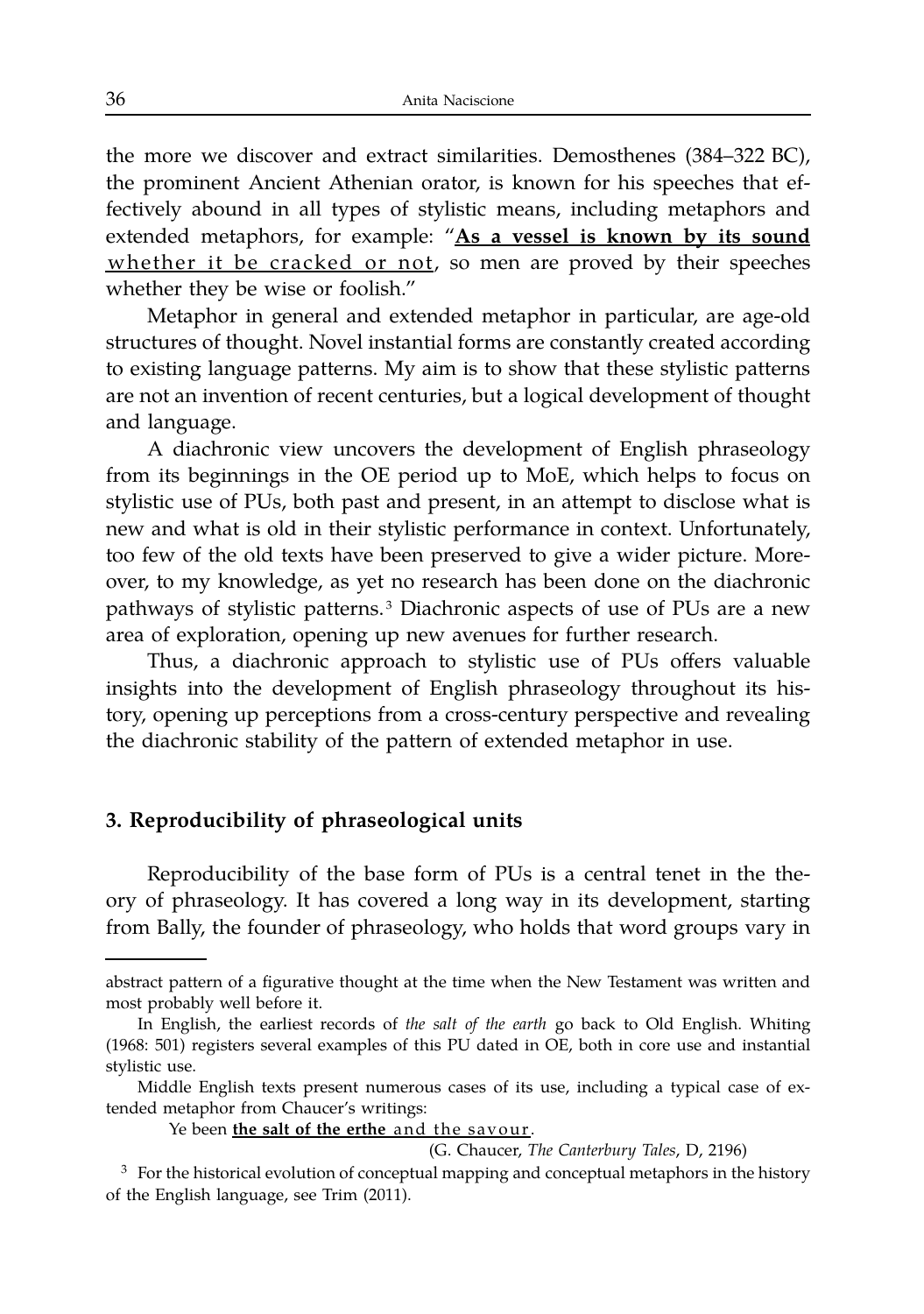their degree of stability: there are free word groups that are created on the spur of the moment and phraseological unities (*unités phraséologiques*) that are handed down from generation to generation (1905, 1909). The concepts of stability and reproducibility were elaborated by a number of Soviet linguists in the post-war period. Vinogradov was deeply influenced by Bally's ideas. He viewed PUs as ready-made units that are reproducible: they are not constructed anew (1947: 339–364). The theory is further developed by Kunin, who maintains that PUs are stable not because they are reproducible; but rather, on the contrary, they can be reproduced because they are stable formations (1964, 1970: 110, 1986: 84).

Kunin's seminal theory of stability is a cornerstone of phraseology, providing a framework for comprehending and exploring various areas of phraseology. Kunin singles out the following types of phraseological stability: stability of use, structural-semantic stability, lexical stability, morphological stability, and syntactical stability (Kunin 1970: 89–112). However, I would also argue for stylistic stability of the PU as another type of stability that is crucial for an understanding of figurativeness in phraseology, namely, preservation of the same image and the type of figurativeness in its base form and in its use in discourse (in this case – metaphor). Cognitively, a diachronic approach asserts a characteristic of the human mind, namely to retain figurative thought and hand it down from generation to generation. I may conclude that another key type of stability of PUs exists – diachronic stability across decades and centuries, providing diachronic sustainability of figurative thought: the PU is retained in the long-term memory of language users (Naciscione 2010: 57–58). Diachronic studies reveal the diachronic stability of the PU in the system of language throughout the period of its use due to its figurative meaning, and to semantic and stylistic cohesion.

Stability of the PU is an essential foundational characteristic. It is stability that secures generation of new emergent forms and meanings in discourse. The empirical method of direct observation underpinned by evaluation and analysis leads to the sum and substance of functioning of PUs in discourse: the PU is not only stable and reproducible but also, and importantly, it is not static.

Understanding stability of PUs is reflected in the terminology used in some of the research. Cognitively, a term discloses the very essence of the phenomenon it denotes. Gibbs ([1994] 1999) shows that the meaning of a term forms an integral part of the respective research concept. I agree with Cowie (1981; [1998] 2001), who emphasises the need to rethink basic terminology in phraseological research. A study of research texts brings out a great variety of terms that feature prevalently in phraseological research. However, it is not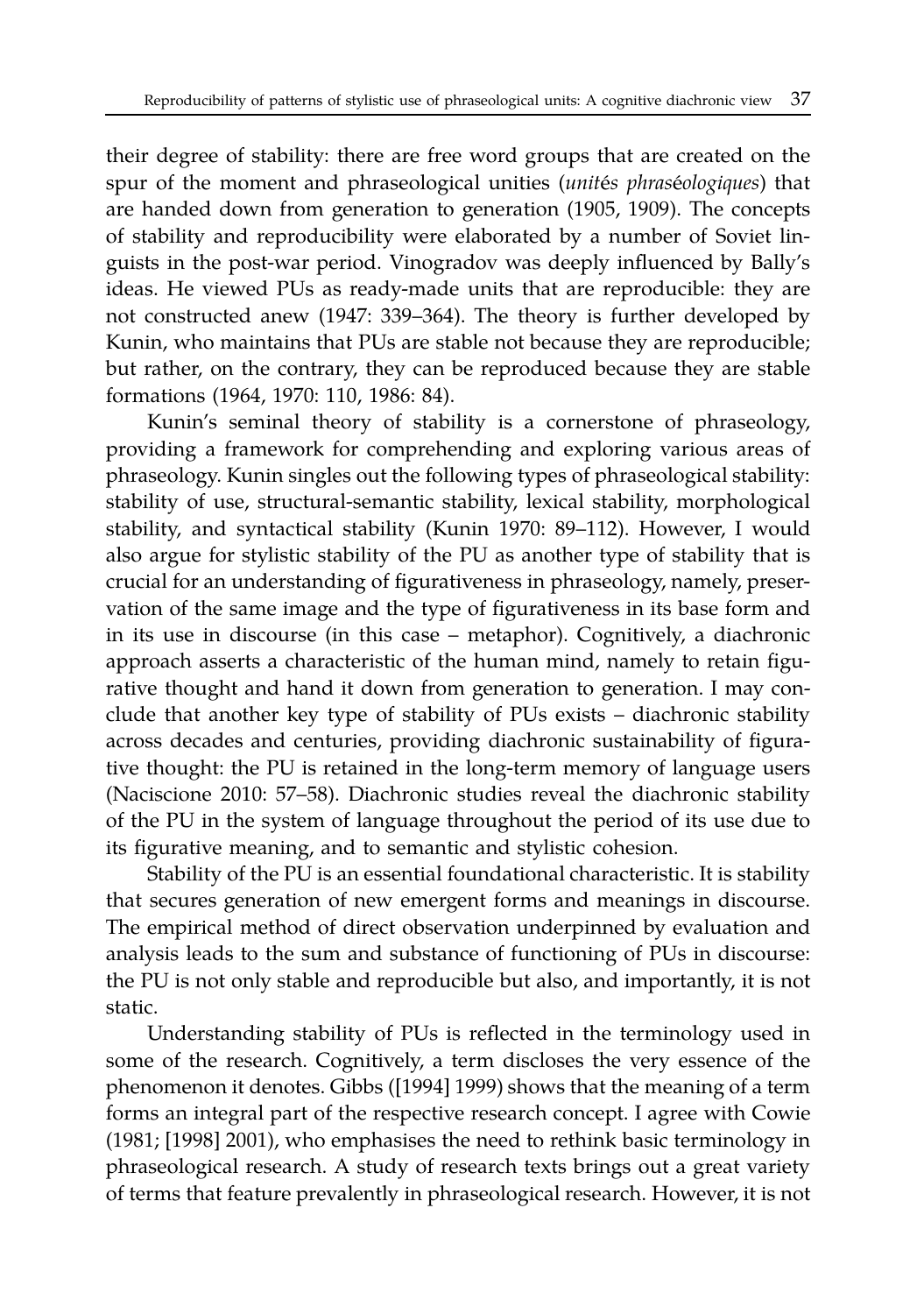just the mere variety of terms for the same phenomenon, which is most unhelpful in research. It is the negative terminology, which conveys unsubstantiated statements. I would argue against the use of negative terms to denote phraseological units and their properties: *fixedness*, *rigidity*, *frozenness*, *anoma*lies, deficiencies, ill-formed collocations, clichés. All these terms are to be found in Moon's monograph *Fixed Expressions and Idioms in English: A Corpus-Based Approach* (1998). Moreover, fixedness is understood as rigidity, and variants of PUs are seen as evidence of their instability. Cases of stylistic use are labelled distorted use and anarchic use, "where the instability of language is most evident" (Moon 1998: 275), a claim which is unsubstantiated.

Moon (1992: 14) speaks about fossilised metaphors in so-called pure idioms and exemplifies this assertion by *spill the beans* (reveal a secret). Indeed, the PU **to spill the beans** has been frequently used as an example to prove the non-compositional character of idioms. However, empirical data appear to contradict it. For instance, when reporting that an Italian *mafioso* had disclosed a mafia secret, the BBC World Service resorted to stylistic use: He **spilled the** pasta (14 December, 2004), which is a case of stylistic replacement.

Proverbs<sup>4</sup> have been frequently branded as stereotypes and clichés (Moon 1998; Norrick 2007; Kirkpatrick 1996). The premise that proverbs are clichés is linked to the theoretical belief that they are fixed and frozen, even petrified, that is, turned to stone (Moon 1992; 1998). The impressive two-volume publication *Phraseology: An International Handbook of Contemporary Research* contains Norrick's chapter *Proverbs as Set Phrases* by which he means proverbs as fixed phrases. He believes that proverbs are stereotypes: "Proverbs provide evidence of stereotypes", supplying ready-made responses to recurrent types of situations (2007: 381). Moreover, Norrick fails to see metaphoricity as an internal semantic property of proverbs (2007: 382), which stands in stark contrast with Aristotle's basic tenet that "proverbs too are metaphors from species to species", expressed in Aristotle's ground-breaking book *Rhetoric* ([350 BC] 1833).

Gibbs ([1994] 1999: 309) views proverbs as special cases of the more general process of metaphorical understanding. He exposes the myth that

<sup>4</sup> I follow Kunin in viewing proverbs as one of the structural types of PUs (Kunin 1970: 337– 340). I believe that linguistically proverbs form a separate structural type of PUs, namely, that of a sentence, and hence proverbs are stable, cohesive combinations of words with a fully or partially figurative meaning (e.g. *There is no smoke without fire*.) (Naciscione 2010: 19). Proverbs are reproducible stable language units that are retained in the collective long-term memory of a people, forming an intrinsic part of their language stock and hence their intangible cultural heritage.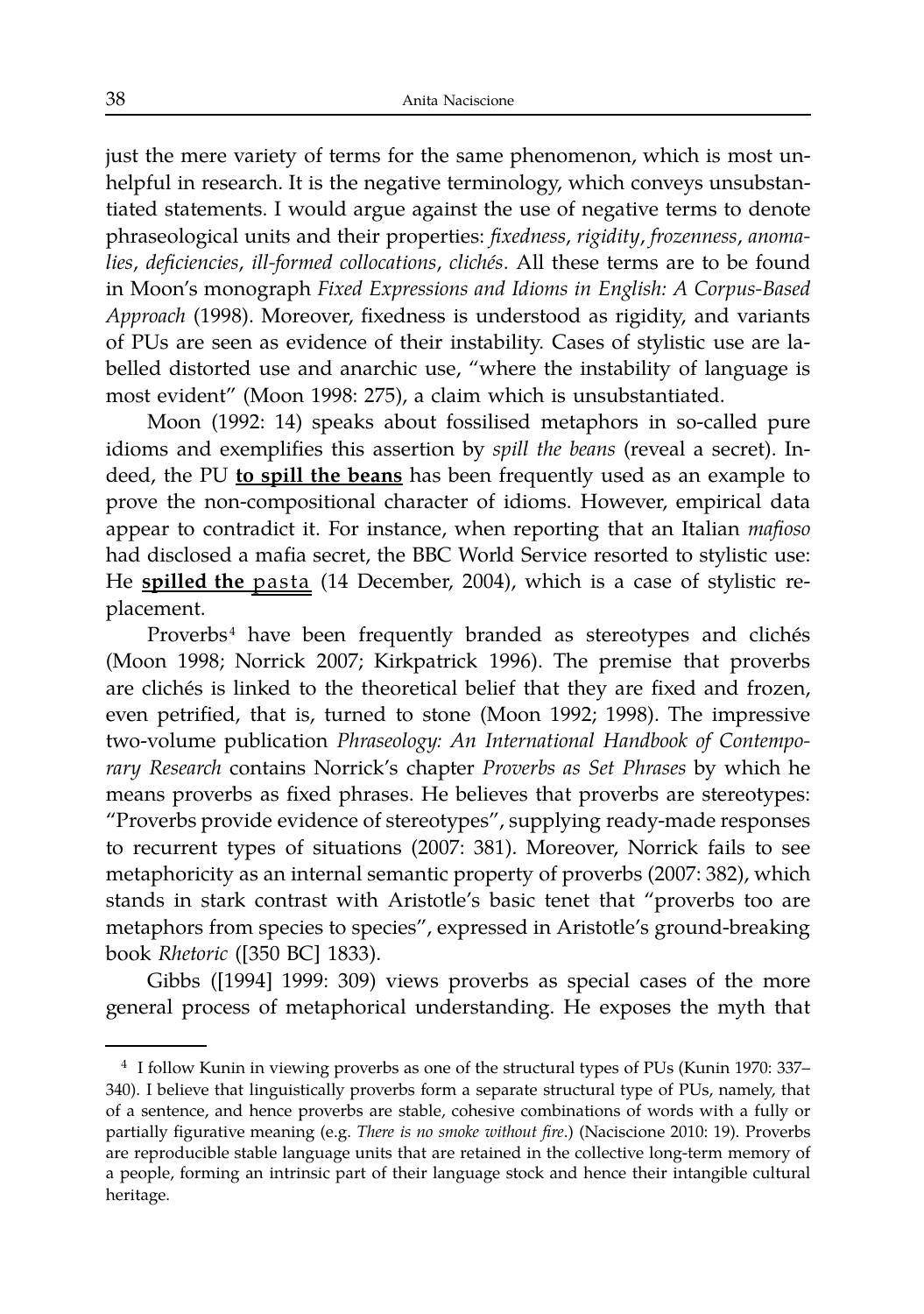proverbs are simply dead metaphors (1993; [1994] 1999: 265–268) and argues that "linguistic items of this general class are not simply frozen, formulaic phrases but are excellent indicators of how people think metaphorically in their everyday lives" ([1994] 1999: 270).

My plea is for linguistic and cognitive consideration of choice of terminology in phraseological research. Empirical study of proverbs provides evidence against the use of negative terminology for a positive language phenomenon. Linguistically, choice of research terms is closely linked with the basic linguistic and cognitive understanding of the language unit both in the system of language and in use. A term discloses the gist of the phenomenon. More clarity and consistency in terminology would make it easier to communicate a message and follow developments.

#### **4. Reproducibility of patterns of stylistic use of phraseological units**

Empirical data presents a great variety of discoursal forms and shades of meaning of PUs in instantial stylistic use. This is equally fascinating and bewildering for the researcher. A closer study of stylistic use of PUs reveals its dynamic and flexible nature. What strikes the eye is the obtrusive regularity and similarity of the ways novel formations of PUs are built in creative use in discourse. Thus, generalisations are drawn on the basis of empirical observation of regular processes across centuries and a detailed study of particular cases of use with a view to discovering regularities and determining recurring patterns.

My intention is to explore reproducibility in instantial stylistic use in discourse. I would argue for patterns of stylistic use of PUs as a structure of thought and language that may be reproduced in new diverse stylistic instantiations (Naciscione 1982; 2010; 2016). Both the base forms of PUs and stylistic patterns are reproducible elements of the language system due to their stability and cohesion. They form part of the mental lexicon of the language user, held in long-term memory.

It is important to recognise figurative pattern as a cognitive inference tool. Pattern, whether metaphor, metonymy, pun, hyperbole, oxymoron, allusion, or other figurative mode, is a cognitive mechanism and a mental stylistic technique, applicable in new figurative thought representations. Patterns are used to construct meaning. As "an abstract framework" (Gibbs 2003: 32), pattern helps to understand and analyse language in use.

The concept of pattern as a *reproducible* set of common features and rules of instantial use of PUs provides a key to understanding the great diversity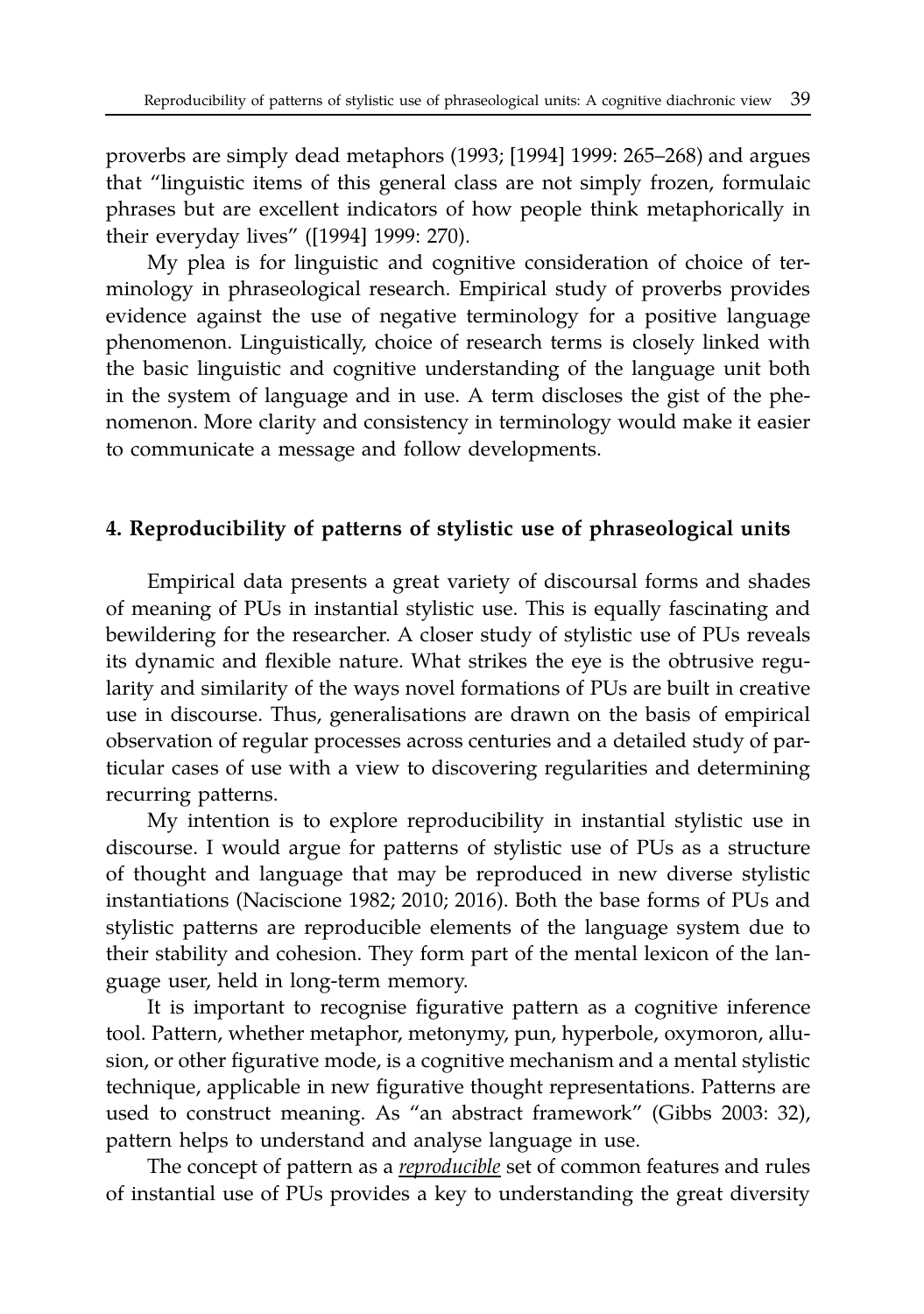of separate instantiations in the history of the English language. Instantial stylistic use only seemingly consists of isolated instances that have nothing in common. However, in each case, the PU is a reproducible language unit, whereas pattern is a diachronically recurring technique; both are inherently stable, while each instantiation is creative. The instantial character of the discourse form is created by language means.

A diachronic approach reveals the stability of the pattern of extended metaphor. As typified recurring techniques, patterns are elements of the language system, which can be reproduced. Thus, patterns of stylistic use are reproducible elements, generating innumerable particular manifestations in discourse. The great variety of creativity in figurative use calls for further exploration of all types of discourse.

# 5. The pattern of extended phraseological metaphor in the history of the English language

Let me turn to specific instantiations and explore reproducibility of the pattern of extended metaphor and its functioning in OE<sup>5</sup>. Extended metaphor, like all other basic stylistic patterns, has persisted and evolved over the centuries. Going back in history and investigating diachronic evidence of extended phraseological metaphor will lead to "understanding the pervasiveness of metaphorical language and thought" (Gibbs 2017: 6), which is also essential for a better understanding of the functioning of the pattern of extended metaphor throughout the history of the English language.

Extended metaphorical use calls for more cognitive effort than core use, especially in diachronic investigations of older texts. Extended metaphor generates new meaning, forming a novel discoursal quality. The dynamic development of the metaphorical image creates semantic and structural changes in the instantiation. For example:

#### (swa) bittir swa wermod

Swylce ic eom wrapre ponne wermod sy, De her on hyrstum heasewe stondeb.

(Year 750 Riddles in Exeter Book 202.60–61)

 $5$  It is generally accepted that the Old English period lasts from the invasion of the Anglo-Saxon tribes until 1066.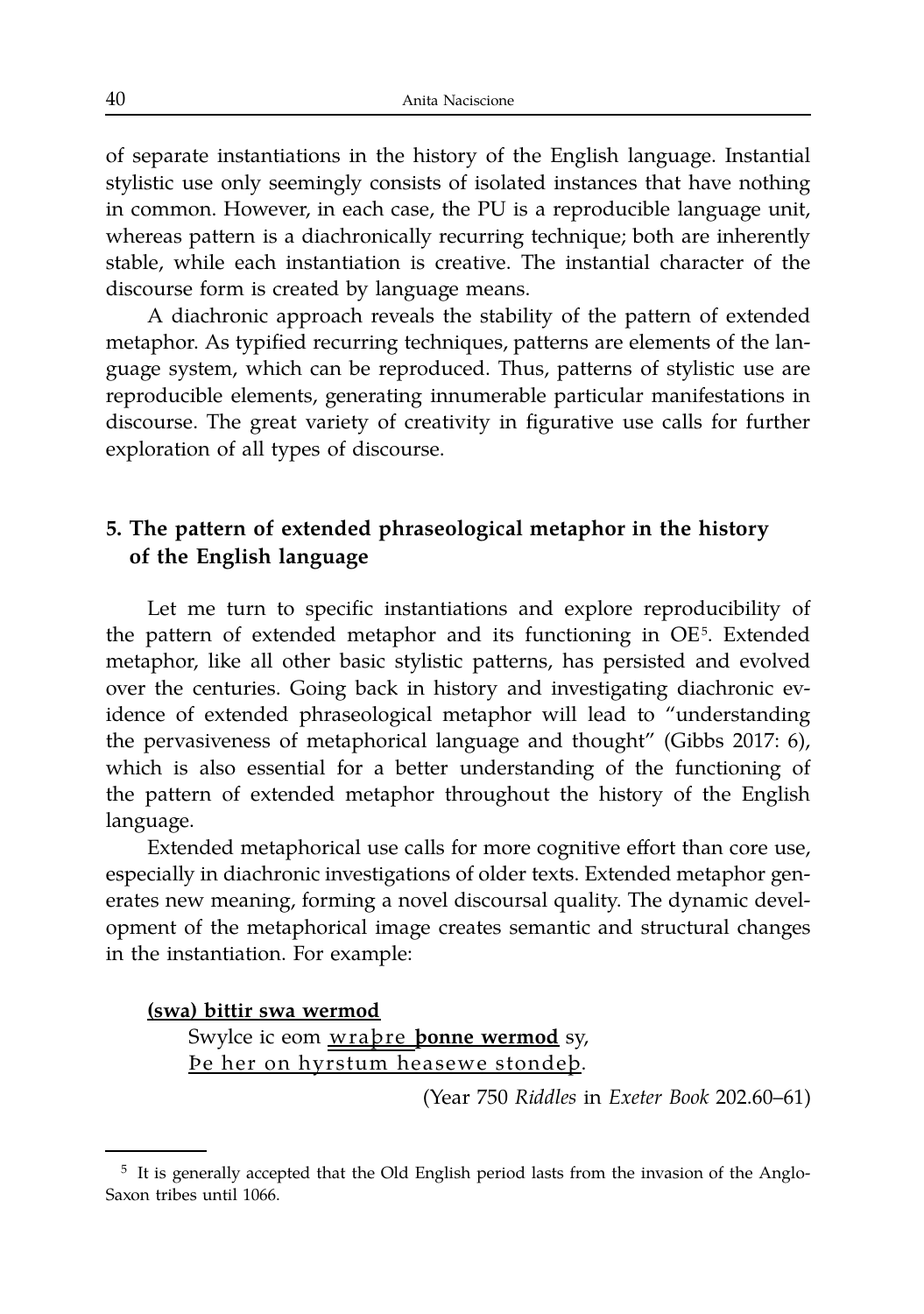The dynamic quality of instantial stylistic use reflects the flow of human thought. A holistic view of the PU and its metaphorical extension helps to comprehend the meaning of the novel formation. For example:

## **to vanish like smoke** Se yfla <u>willa bið tostenced **swaþær rec** beforan fyre</u>6.

(897 Alfred the Great, *Boethius*, 117.17–8)

In OE texts extended metaphor is usually formed by an extension of one or two base notional constituents of the PU, at least as far as we can judge from the available recorded texts. In OE, the extension of the metaphorical image does not cross sentence boundaries. This is in contrast to  $MiE^{\tau}$  instantiations, which present a greater variety of metaphorical extension. Perhaps this could be explained by a difference in the prevalence of stylistic techniques in the two periods. OE verse mostly relies on alliteration and inner rhyme. In OE figurative use, the central role is played by kennings: a special type of compounding based on metaphorical periphrasis. For example, OE texts feature numerous kennings that are poetic synonyms for the sea: *hron-rad¯* (whale-road), *hwœ-weg˙* (whale's way), *segl-r ˙ ad¯* (sail road), *swan-rad¯* (swan-road).

In MiE, stylistic use of metaphor becomes prominent. MiE metaphorical extensions frequently form whole networks of sustained figurative thought, covering most of the stanza or forming a monologue. To illustrate sustained use of metaphor from Chaucer's writing:<sup>8</sup> the extension of the PU *an asse to the harpe* (Chaucer, *Troilus and Criseyde*, I, 730–735) serves to urge Troilus to wake up from his slumber and act in order to capture Criseyde's heart; *the tappe of lyf* (Chaucer, *The Canterbury Tales*, A, 3888–3895) is used to conceptualise the predestined course of the human lifespan; two PUs are intertwined in a longer stretch of verse *a serpent in one's bosom* and *a serpent under gras*/*floures* (Chaucer, *the Canterbury Tales*, D, 1992–2003), featuring the monologue of a father who is teaching his son to be aware of women who are like a serpent, sleeping in his bosom, then creeping slyly and stinging subtly. Thus, the pattern of extended metaphor is a centuries old technique in both thought and language.

<sup>6</sup> This instantiation reads in MoE: This evil will be tossed like that there smoke before fire (a word-for-word translation). Whiting (1968: 526) records this PU in core use in the same year (897). The PU first appeared in OE in King Alfred's translation of *Boethius*.

 $7$  MiE – the Middle English period, which lasted from the Norman Conquest in 1066 up to the year 1500.

<sup>8</sup> Historians seem to agree that most of Chaucer's works are dated from 1387 to 1392.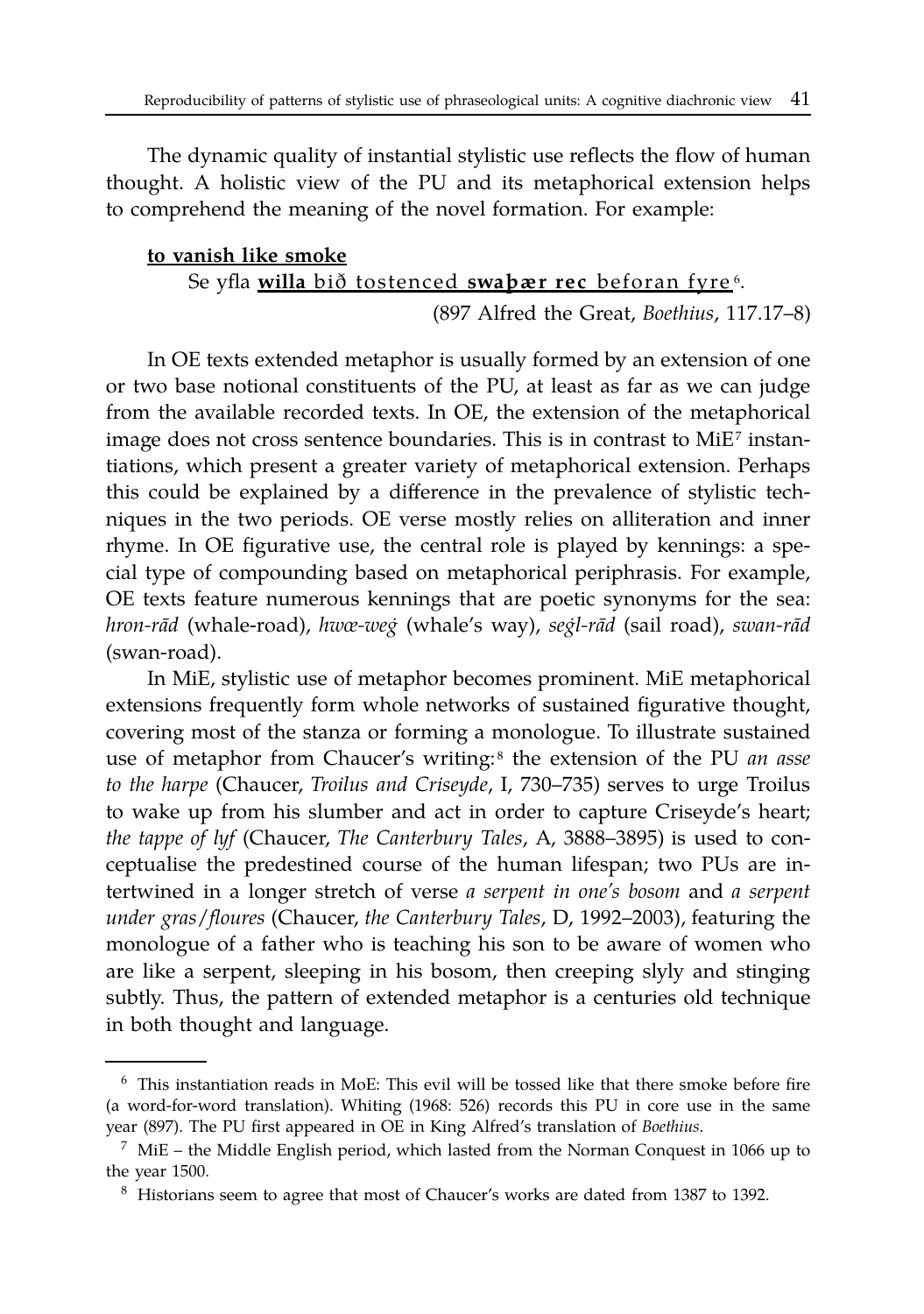In MiE, alliterative verse was replaced by iambus. It was Chaucer who introduced iambic pentameter into English poetry. The Canterbury Tales is his masterpiece of the technique. Hence, he is frequently called the father of English iambus. After Chaucer, alliterative verse became extinct. Metrical changes gave more space and flexibility to linguistic alterations, and verse took advantage of prosodic freedom.

#### **to weep like a child**<sup>9</sup>

Ful ofte paramour gan deffye, And **weep like a child** that is ybete.

(G. Chaucer, *The Canterbury Tales*, I (A) 3758–59)



This type of extended metaphor is the simplest and most common structure of extended figurative thought. It has been widespread in all periods of development of the English language. It consists of one sub-image<sup>10</sup> that is metonymically linked to the base metaphor by associations of contiguity.

Diachronic development of language is a development in complexity and scope. This refers to both PUs and patterns of their stylistic use. Some PUs become obsolete, however, while many new PUs keep emerging, becoming part of the stock of the given language as stable units. Stability of the base form does not contradict the dynamic stylistic changes that PUs may undergo in discourse. For example:

#### **a snake under flowers**<sup>11</sup>

His felle malys he gan to close and hide, Lyche a snake that is wont to glyde With his venym under fresche floures.

(1412–1420 J. Lydgate, *The Troy Book*, I 17.184–186)

<sup>9</sup> MoE *to cry like a baby*.

 $10$  A sub-image is an extension of the image of a PU directly or through other sub-images. Subimages become part of the associative metaphorical network created and sustained on the basis of the image of the PU.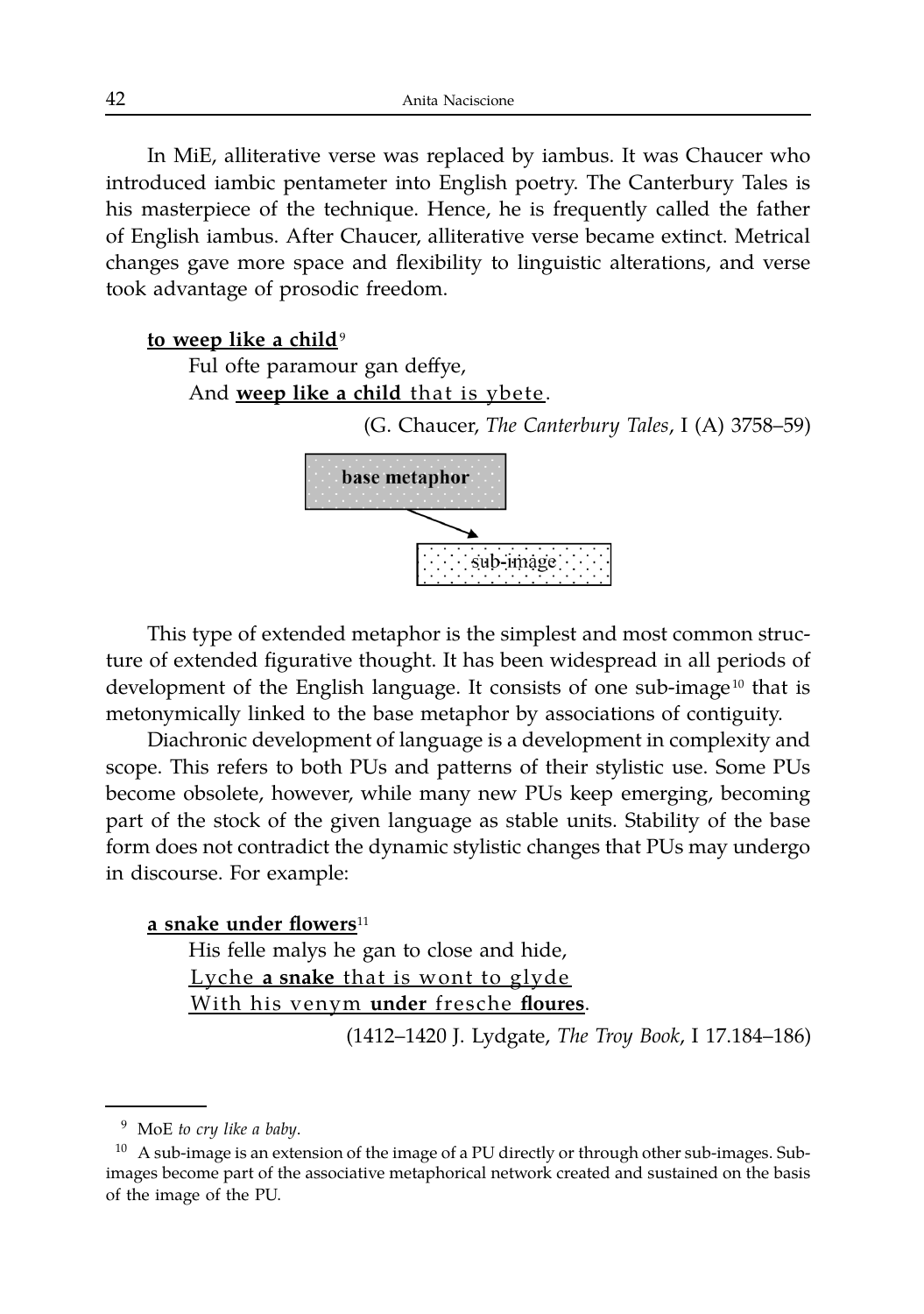These lines are from John Lydgate's *The Troy Book*, one of the great English epic poems, drawing on Greek mythology and portraying the history of Troy from its foundation to the end of the Trojan War. This is a view of the Trojan War through the eyes of a fifteenth-century Englishman.

The pattern of extended metaphor generates new meaning, forming a new discoursal quality and a dynamic meaning development. This helps to grasp the essence. Extended metaphorical use in MiE presents more variety and novelty.

Early Modern English (EMoE), a period of transition from Middle English in the late  $15<sup>th</sup>$  century to Modern English in the mid-to-late  $17<sup>th</sup>$  century, was the age of the English Renaissance. In literature, it produced remarkable texts, most importantly the works of William Shakespeare, which have greatly influenced Modern English.

We know that Shakespeare's plays are built on figurative language. His greatness lies in creativity in language use. Extended metaphor stands out as a frequent phenomenon in his plays, displaying the quality of novelty from simpler to sophisticated cases. The most widespread type of extended metaphor forms a metaphorical extension of one of the constituents of the PU, that is, use of one or several sub-images going back to the same base constituent. The following example illustrates how Shakespeare presents a very common PU *to fall in love*:

#### **to fall in love**

Julia: But say, Lucetta, now we are alone, Wouldst thou then counsel me **to fall in love**? Lucetta: Ay, madam, so you stumble not unheedfully. (1591 W. Shakespeare, *Two Gentleman of Verona*, Act I, Sc. 2)

In the course of time, stylistic patterns acquire new features. This is a logical diachronic development of stylistic patterns. Usually the metaphorical extension follows the base metaphor. In EMoE a new type appears where a sub-image or several sub-images may also precede the base metaphor, as we see it in Shakespeare's plays. For instance:

<sup>11</sup> The PU *a snake in the grass* has had a number of variants in the history of English: 1) MiE *a serpent*/*snake under floures*/*in the gras* (Whiting 1968: 508–509); it is used twice as an extended metaphor by Chaucer in *The Canterbury Tales*, D, 1994–1995, and F, 512–513; 2) in EMoE these two variants continue to function in parallel: *a snake*/*a serpent under flowers*/*in the grass*; the PU is extended in two creative instantiations in Shakespeare's plays *Macbeth*, Act I, Sc. 5) and *Romeo and Juliet*, Act III, Sc. 2; 3) MoE *a snake in the grass*. The existence of variants does not contradict the theory of stability as they are a natural feature of development of the given PU.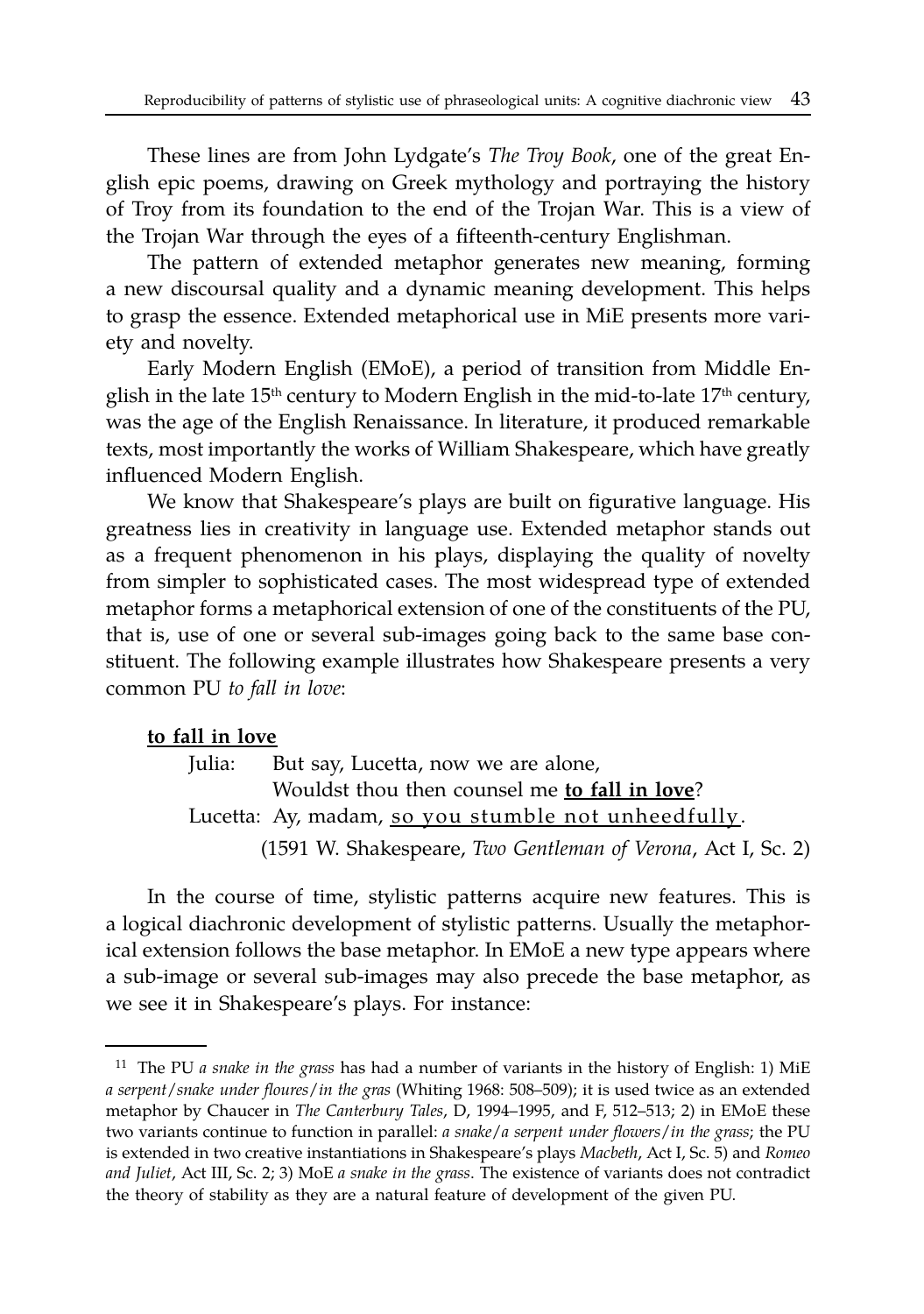| Love is blind. <sup>12</sup> |                                                                       |
|------------------------------|-----------------------------------------------------------------------|
|                              | Valentine: I have loved her ever since I saw her; and still I see her |
|                              | beautiful.                                                            |
|                              | Speed: If you love her you cannot see her.                            |
| Valentine: Why?              |                                                                       |
|                              | Speed: Because Love is blind.                                         |
|                              | (1591, W. Shakespeare, Two Gentelmen of Verona, Act II, Sc. 1)        |

Not infrequently, the base form incorporates two or several types of figurativeness. In the preceding case metaphor is coupled with personification in the base form of the proverb *Love is blind*. This proverb presents a conceptualisation of one of the salient features of love. In a text on Cognitive Linguistics, this generalisation would be written in capital letters: LOVE IS BLIND as it is a conceptualisation of human experience, covering a larger field of metaphorical vision.

In discourse, the dialogue between Valentine – who is one of the two gentlemen – and his clownish servant Speed results in a pun as Valentine recognises only the literal meaning of the verb *to see* in the previous utterance.

The wealth of Shakespeare's linguistic heritage, including his creativity in stylistic use of PUs, calls for further cognitive diachronic research.

#### **6. Extended phraseological metaphor in Modern English**

MoE can boast innumerable novel cases of use of the pattern of extended metaphor as reproduced in new diverse stylistic instantiations. The spread of the metaphorical image may reach considerable lengths, reflecting the continuity of human thought. Sustainability of metaphor and the metonymic links between sub-images are secured by associations of contiguity. In MoE, a frequent type of extended phraseological metaphor consists in successive use of sub-images, forming a linear development. For example:

#### **to be dressed up to the nines**

Human hearts, **dressed-up to the nines** in circumstance, interests, manners, accents, race, and class, when stripped by grief, by love, by hate, by laughter were one and the same heart. But how seldom

 $12$  Paremiologists believe that in their base form proverbs should be written with an initial capital letter and end with a punctuation mark as they have the structure of a sentence. In this example, Love is capitalised due to personification of the emotion.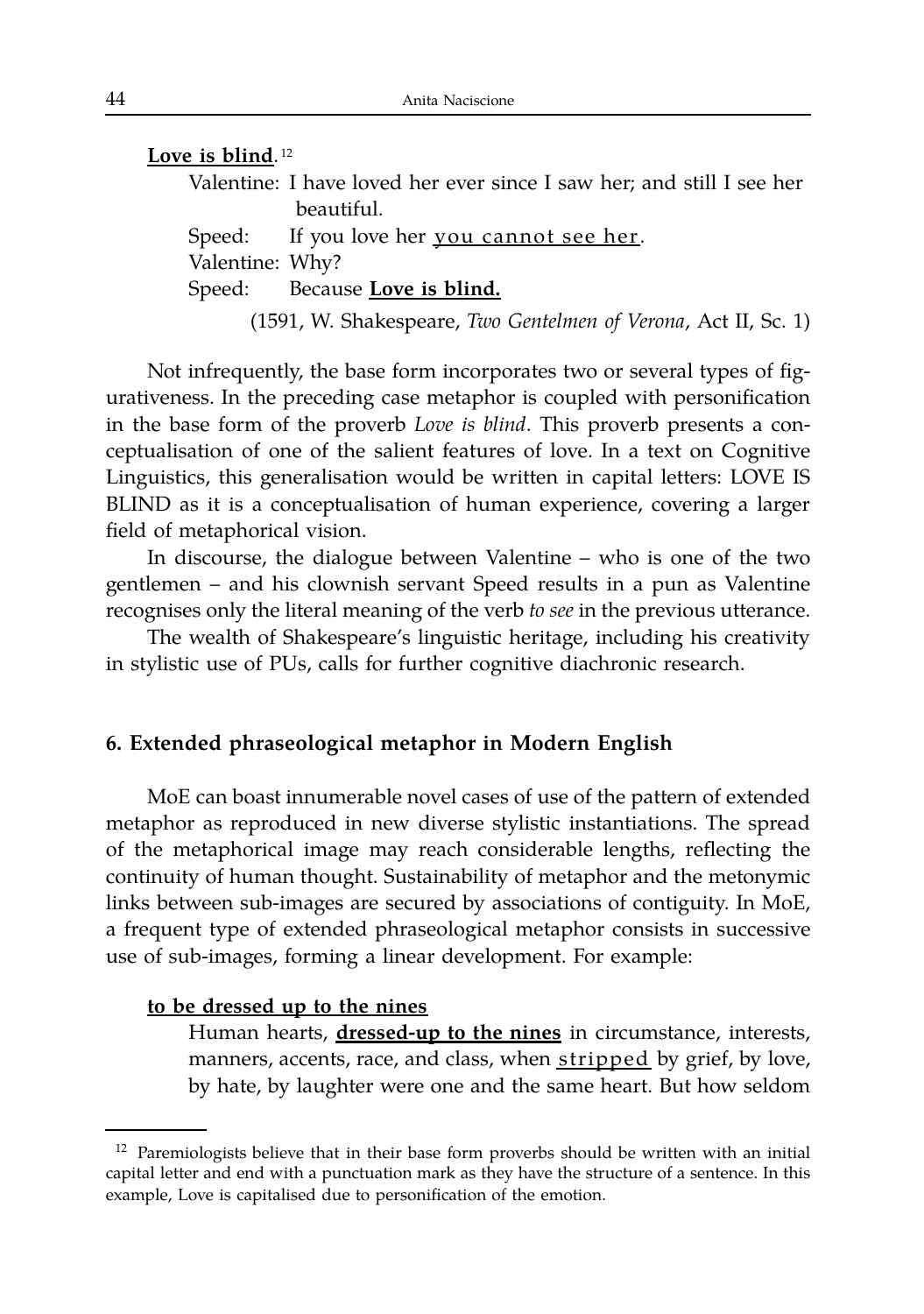were they stripped! Life was a clothed affair! A good thing too, perhaps – the strain of nakedness was too considerable!

(J. Galsworthy, *In Chancery*)

Sub-images become part of the associative metaphorical network created and sustained on the basis of the image of the PU:

*dressed up* → *stripped...a clothed affair...nakedness*

Figurative thought may be expressed in various novel metaphorical and metonymic conceptualisations, constructing new meaning. Thus, discourse displays boundless capacity for creative use. Another feature of MoE is the spread of extended metaphor to all types of discourse: fiction, media texts, scientific texts, or multimodal discourse.

# **A rising tide lifts all boats.**

**A rising tide raises all boats.** But in the markets, a wave can also swamp all the boats (...) The term "emerging markets" covers a wide variety of jurisdictions, so there is a possibility that the wave of risk aversion will leave some value in its wake. (J. Authers, *Market Comment*, The Financial Times, 18.07.2006, p. 17)



Significantly, while the verbal manifestation of an extended metaphor does not repeat itself, the pattern does. Metonymic ties with sub-images create a cohesive network, producing metaphorisation of the context as a whole and achieving a more accurate representation of human thought and experience. When functioning in discourse, the metaphorical image is sustained, portraying the entire situation as a process and acquiring a new quality. Dynamics reveal movement of the mind. The following illustration is from an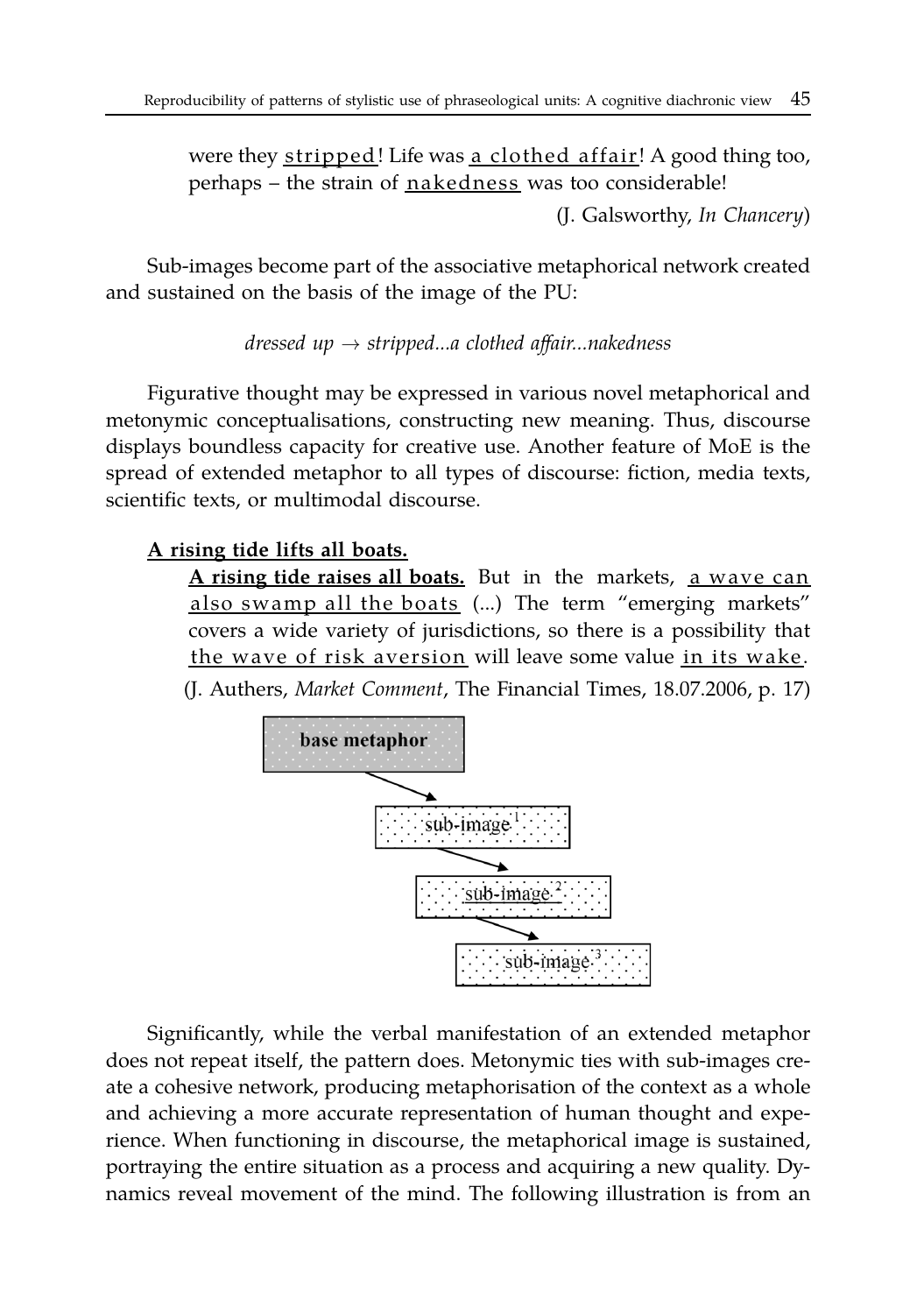analytical article, discussing Brexit talks in Brussels and analysing Theresa May's speech and tactic:

#### **to keep one's cards close to one's chest**

Theresa May has managed to keep both the pro and anti-EU Tories happy, partly by **keeping her cards** welded **to her chest**, play ing Brexit poker. (...) That might be too close to the EU for the Brexiteers. (...) Can she keep them all on board when the trade talks inevitably start? Her allies believe their trump card could be warning Tory rebels that their actions could trigger a general election.

(*The Independent*, 29 March, 2018)

A sequence of sub-images emerges, strung out in a line, offering a sustained mental picture of the image of the base form. Metaphorical development proceeds like a chain reaction mediated by the previous sub-image, with each instantial metaphorical item sparking off the next. Discourse is dynamic, spreading a metaphorical image over a length of text. Extended metaphor creates a network of multiple figurative strands that forms a coherent and cohesive account, constituting a mode of reflection of figurative thought.

Understanding novel extended metaphorical formations often requires an interpretative effort, which in itself is a creative act. Emergent meaning is drawn from identification and interpretation of semantic and structural innovation. The process of identifying novel formation in discourse requires not only knowledge but also imagination. Gallese and Lakoff (2005: 456–457) emphasise the role of imagination in comprehension of the meanings of general inference patterns, as imagining is understanding.

Thus, a cognitive diachronic view reveals that the pattern of extended metaphor is a centuries old technique in both thought and language. Extended metaphor is a stable recurring pattern of thought and language, functioning in English since its earliest records in history.

#### **7. Conclusion**

A diachronic insight into stylistic use of PUs, going back to the OE, MiE, and EMoE periods up to MoE, discloses cross-century stability of patterns of figurative use. The same basic stylistic patterns recur in discourse across centuries with varying degrees of frequency and density. Texts show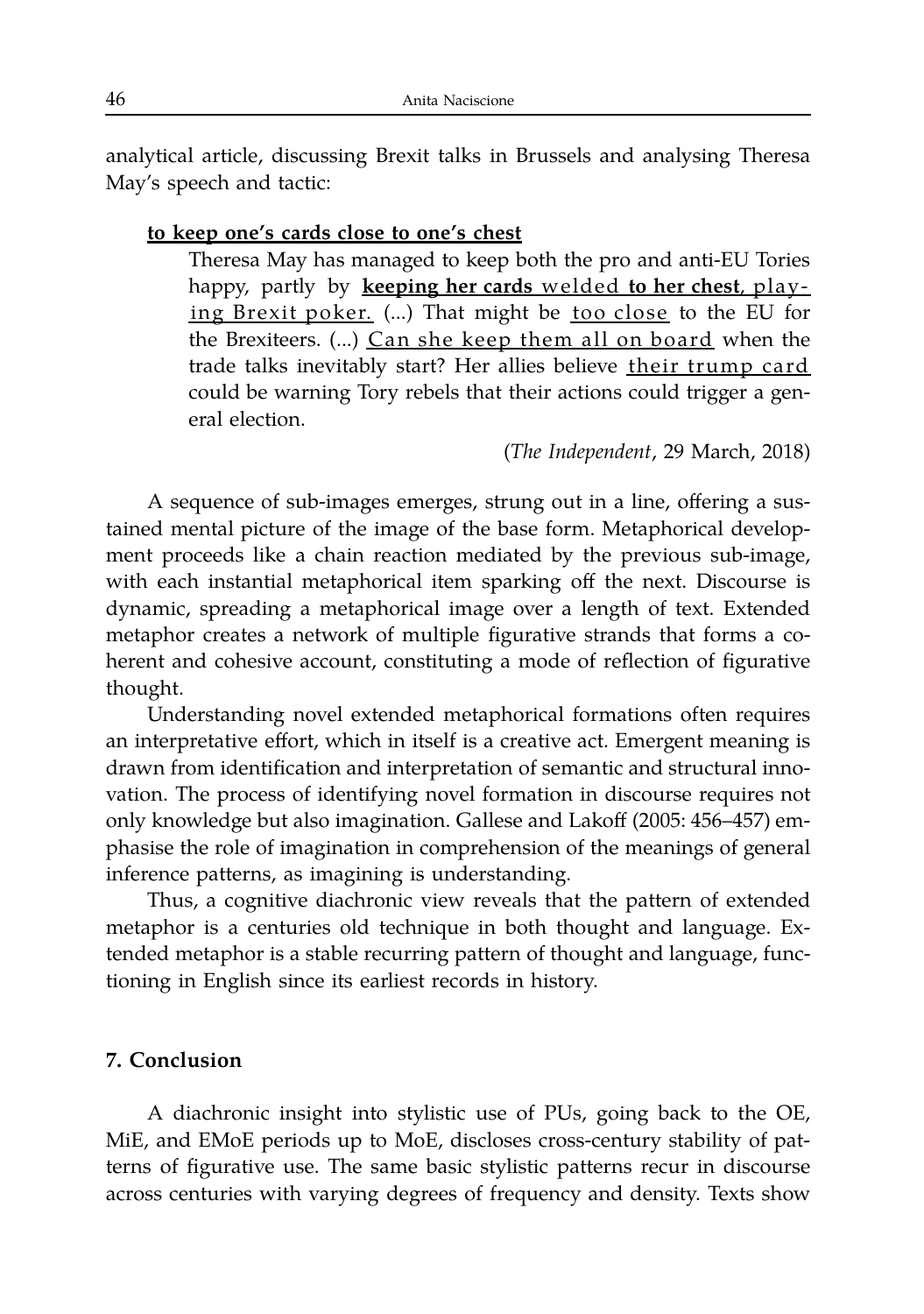that instantial use of PUs has persisted since the OE period. As figurative thought motivates stylistic use, it is the cognitive processes that determine stylistic changes to PUs in discourse. The concept of pattern as a *reproducible* set of common features and rules of instantial use of PUs provides a key to understanding the great diversity of separate instantiations in the functioning of phraseology. However, in each case, the PU is a reproducible language unit, and pattern is a diachronically recurring technique; both are inherently stable, while each instantiation is creative. Patterns form part of the collective long-term memory of a people. They are handed down from generation to generation, testifying to their diachronic stability across the centuries.

Evidence of instantial stylistic use reveals an ongoing diachronic process of evolution of the pattern of extended metaphor as a framework for representing sustained metaphorical thought. Thus, extended metaphor is a pattern of both thought and language. Extended metaphor forms an instantial pattern involving a string of sub-images sustained and tied together by the base metaphor, creating a cohesive network of associative metaphorical and metonymic links. Cognitively, extended metaphorical thought discloses the creativity of the human mind.

#### **References**

#### **Dictionaries**

Whiting, Barlett J. 1968. *Proverbs, Sentences and Proverbial Phrases from English Writings Mainly before 1500*. Cambridge MA: Harvard University Press.

#### **Literature**

- Aristotle. [350 BC] 1833. *Rhetoric.* Oxford: Talboys and Browne.
- Bally, Charles. 1905. Précis de stylistique française. Genève: Eggimann.
- Bally, Charles. 1909. *Traité de stylistique française*. Heidelberg. C. Winter.
- Cowie, Anthony P. 1981. The Treatment of Collocations and Idioms in Learners' Dictionaries. *Applied Linguistics* 2(3): 223–235.
- Cowie, Anthony P. [1998] 2001. Introduction. In: Cowie, Anthony P. (ed.). *Phraseology: Theory, Analysis and Applications*. Oxford: Oxford University Press. 1–20.
- Gallese, Vittorio and Lakoff, George. 2005. The Brain's Concepts: The Role of the Sensory-Motor System in Conceptual Knowledge. *Cognitive Neuropsychology* 22(3/4): 455–479.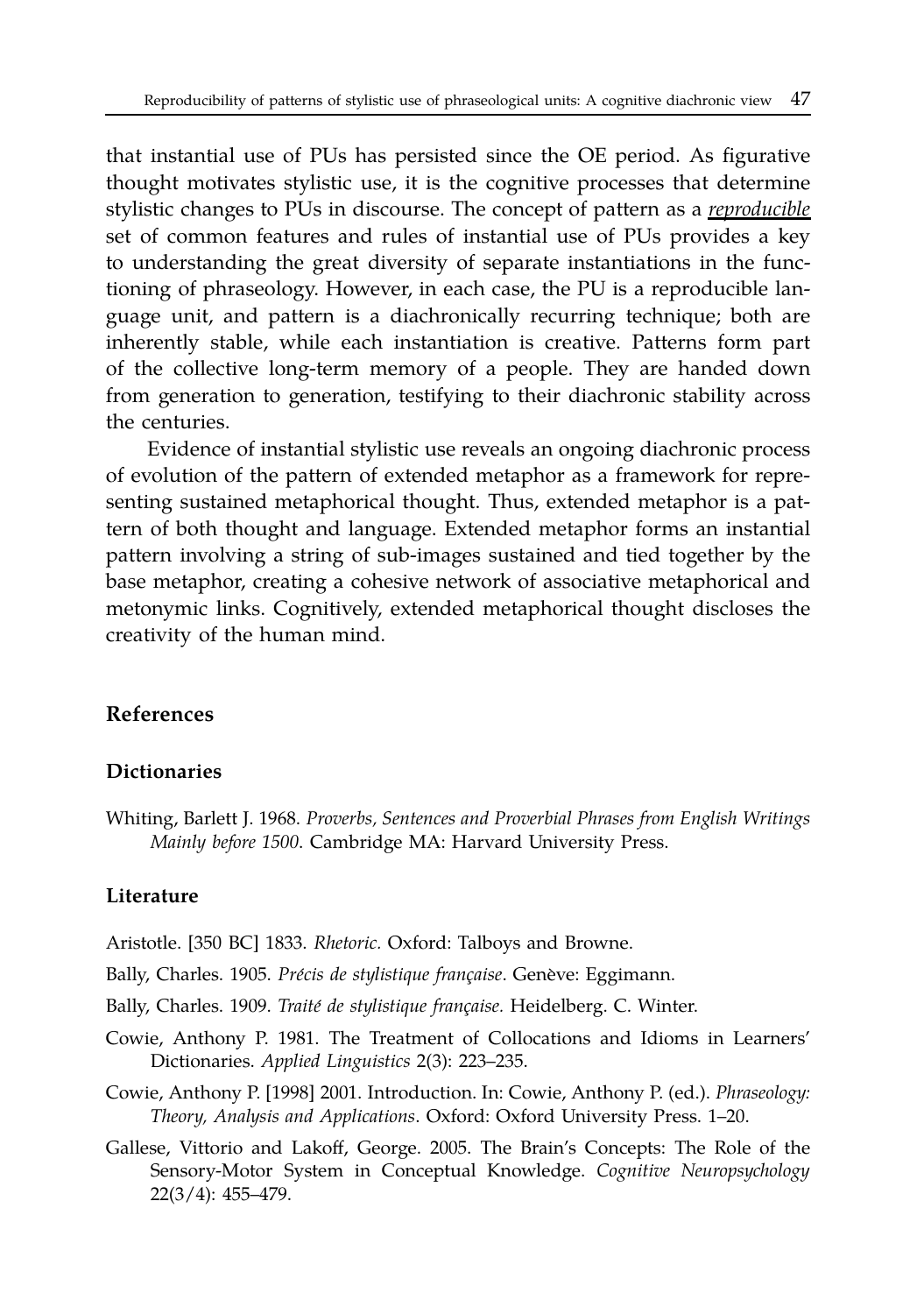- Gibbs, Raymond W. Jr. [1979] 1998. Process and Progress in Making Sense of Tropes. In: Ortony, Andrew (ed.). *Metaphor and Thought.* Cambridge: Cambridge University Press. 252–276.
- Gibbs, Raymond W. Jr. 1993. Why Idioms Are Not Dead Metaphors. In: Cacciari, Cristina; Tabossi, Patrizia (eds.). *Idioms: Processing, Structure, and Interpretation*. Hillsdale, New Jersey: Lawrence Erlbaum Associates. 57–78.
- Gibbs, Raymond W. Jr. [1994] 1999. *The Poetics of Mind: Figurative Thought, Language and Understanding*. Cambridge: Cambridge University Press.
- Gibbs, Raymond W. Jr. 2003. Prototypes in Dynamic Meaning Construal. In: Gavins, Joan; Steen, Gerard (eds.). *Cognitive Poetics in Practice*. London: Routledge. 27–40.
- Gibbs, Raymond W. Jr. 2008. Metaphor and Thought: The State of the Art. In: Gibbs, Raymond W. Jr. (ed.). *The Cambridge Handbook of Metaphor and Thought.* Cambridge: Cambridge University Press. 3–16.
- Gibbs, Raymond W. Jr. 2017. *Metaphor Wars*: *Conceptual Metaphors in Human Life.* Cambridge: Cambridge University Press.
- Kirkpatrick, Betty. 1996. Introduction. In: Kirkpatrick, Betty (ed.). *Dictionary of Cliches´* . London: Bloomsbury. v–xiv.
- Kövecses, Zoltán. 2005. Metaphor in Culture: Universality and Variation. Cambridge: Cambridge University Press.
- Kövecses, Zoltán. 2006. Language, Mind, and Culture: A Practical Introduction. Oxford: Oxford University Press.
- Kunin, Alexander V., 1964. *Osnovniye ponyatiya angliyskoy frazeologii kak lingvisticheskoy discipliny i sozdaniye anglo-russkogo frazeologicheskogo slovarya* [Basic Concepts of English Phraseology as a Linguistic Discipline and Creation of an English-Russian Dictionary of Phraseology]. Doctoral habilitation dissertation, Moskovskiy pedagogicheskiy institut inostrannykh yazykov imeni M. Toreza. Moscow.
- Kunin, Alexander V. 1970. *Angliyskaya frazeologiya: teoreticheskiy kurss* [English Phraseology: A Theoretical Course]. Moskva: Vysshaya shkola.
- Kunin, Alexander V. 1986. *Kurs frazeologii sovremennogo angliyskogo yazyka* [A Course of Phraseology in Modern English]. Moskva: Vysshaya shkola.
- Lakoff, George. 2008. The Neural Theory of Metaphor. In: Gibbs, Raymond W. Jr. (ed.). *The Cambridge Handbook of Metaphor and Thought.* Cambridge: Cambridge University Press. 17–38.
- Lakoff, George and Johnson, Mark. [1980] 2003. *Metaphors We Live By*. Chicago and London: The University of Chicago Press.
- Lakoff, George and Turner, Mark. 1989. *More than Cool Reason: A Field Guide to Poetic Metaphor.* Chicago and London: The University of Chicago Press.
- Moon, Rosamund. 1992. Textual Aspects of Fixed Expressions in Learners' Dictionaries. In: Arnaud, Pierre J. L.; Bejoint, Henri (eds.). *Vocabulary and Applied Linguistics*. London: Macmillan. 13–27.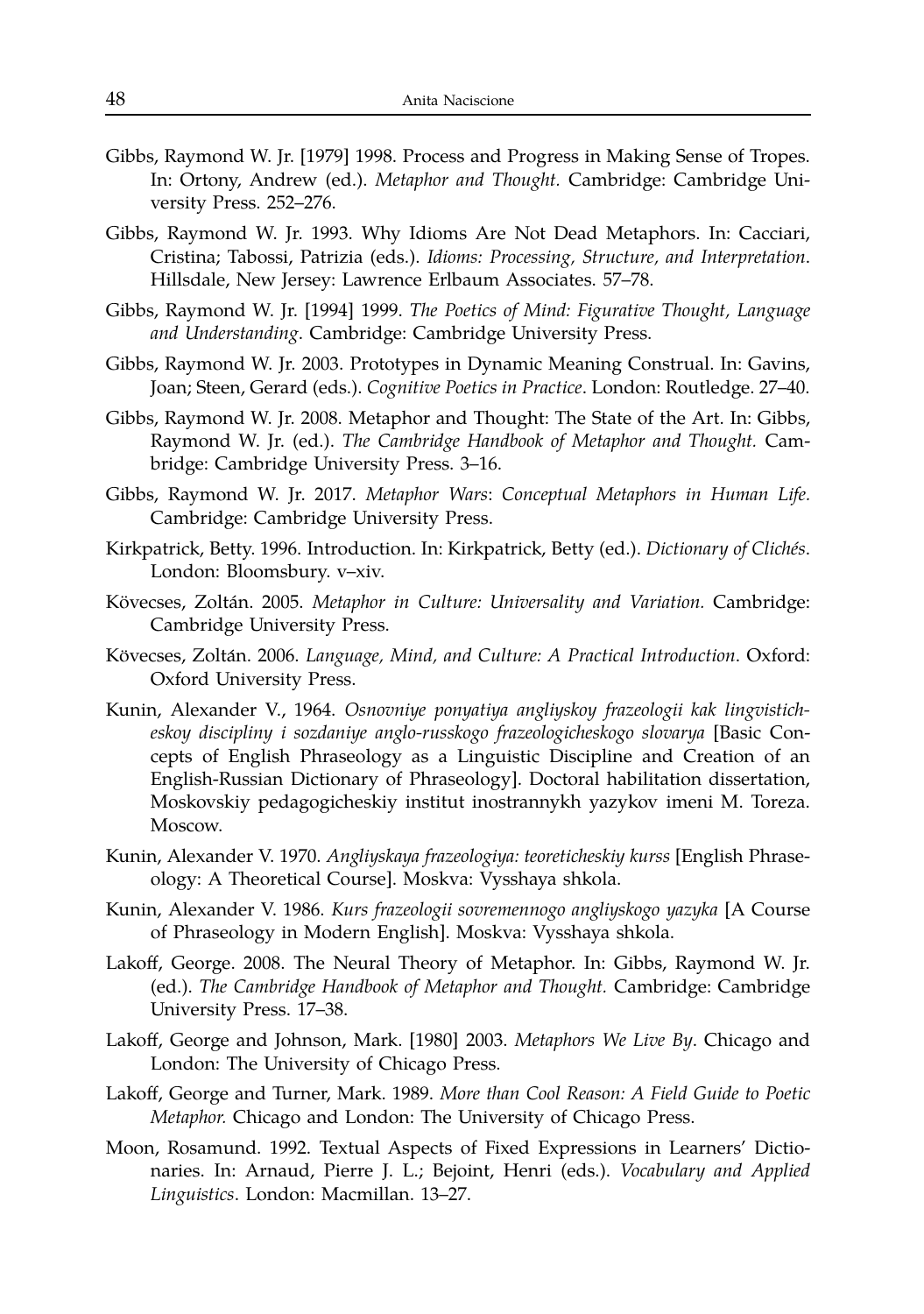- Moon, Rosamund. 1998. *Fixed Expressions and Idioms in English: A Corpus-Based Approach.* Oxford: Clarendon Press.
- Naciscione, Anita. 1982. Vosproizvodimost' priyemov okkazional'novo preobrazovaniya frazeologicheskikh yedinits v rechi [Reproducibility of Patterns on Occasional Changes of Phraseological Units in Speech]. In: Orlovska, Lubov (ed.). *Leksiskas un gramatisk ¯ as innov ¯ acijas ¯* [Lexical and Grammatical Innovations]. Riga: Latvian State University. 61–66.
- Naciscione, Anita. 2001. *Phraseological Units in Discourse: Towards Applied Stylistics*. Riga: Latvian Academy of Culture.
- Naciscione, Anita. 2010. *Stylistic Use of Phraseological Units in Discourse.* Amsterdam/Philadelphia: John Benjamins Publishing Company.
- Naciscione, Anita. 2016. *Extended Metaphor in the Web of Discourse.* In: Gibbs, Raymond W. Jr. (ed.). Mixing Metaphor. Amsterdam/Philadelphia: John Benjamins Publishing Company. 241–266.
- Norrick, Neal R. 2007. Proverbs as set phrases. In: Burger, Harald et al. (eds.). *Phraseology: An International Handbook of Contemporary Research.* Vol. 1. Berlin: Mouton de Gruyter. 381–393.
- Vinogradov, Viktor V. 1947. Ob osnovnih tipah frazeologtcheskih edinits v ruskom jazyke [The Main Types of Phraseological Units in the Russian Language]. In: Shahmatov, Aleksey A. (ed.). *Izbranniye trudy: Leksikologiya i leksikografiya.* Moskva: Nauka. 339–364.

## **Reproduzierbarkeit von Mustern der stilistischen Verwendung phraseologischer Einheiten: Eine kognitiv-diachrone Sicht**

#### **Zusammenfassung**

Die Reproduzierbarkeit der Basisform von phraseologischen Einheiten ist ein zentrales Konzept in der Theorie der Phraseologie. Hierbei geht es um eine lange Entwicklungsgeschichte, ausgegangen von Ballys Idee (1933), dass der Grad der Festigkeit der Wortgruppen variierend ist: Es gibt freie Wortgruppen und phraseologische Einheiten. Die Begriffe Stabilitat und Reproduzierbarkeit wurden von mehreren so- ¨ wjetischen Linguisten eingeführt. Vinogradov betrachtet phE als feste Wendungen, die reproduzierbar sind: sie werden nicht neu konstruiert (1947). Kunin behauptet, dass *phE* nicht deswegen fest sind, weil sie reproduzierbar sind, sondern umgekehrt: sie können reproduzierbar sein, weil sie stabile Wortverbindungen sind (1970).

Das Ziel dieses Beitrags ist es, die Reproduzierbarkeit im Diskurs der stilistischen Verwendung näher zu untersuchen. Das Muster der stilistischen Verwendung von *phE* entstammt der Struktur des Denkens und der Sprache und kann in verschiedenen neuen stilistischen einmaligen Schaffungen reproduziert werden (Naciscione 1982, 2001, 2010). Die Reproduzierbarkeit des Stilmusters wird durch seine jahrhundertlange diachrone Stabilität bestimmt. Neue originale feste Konstruktionen